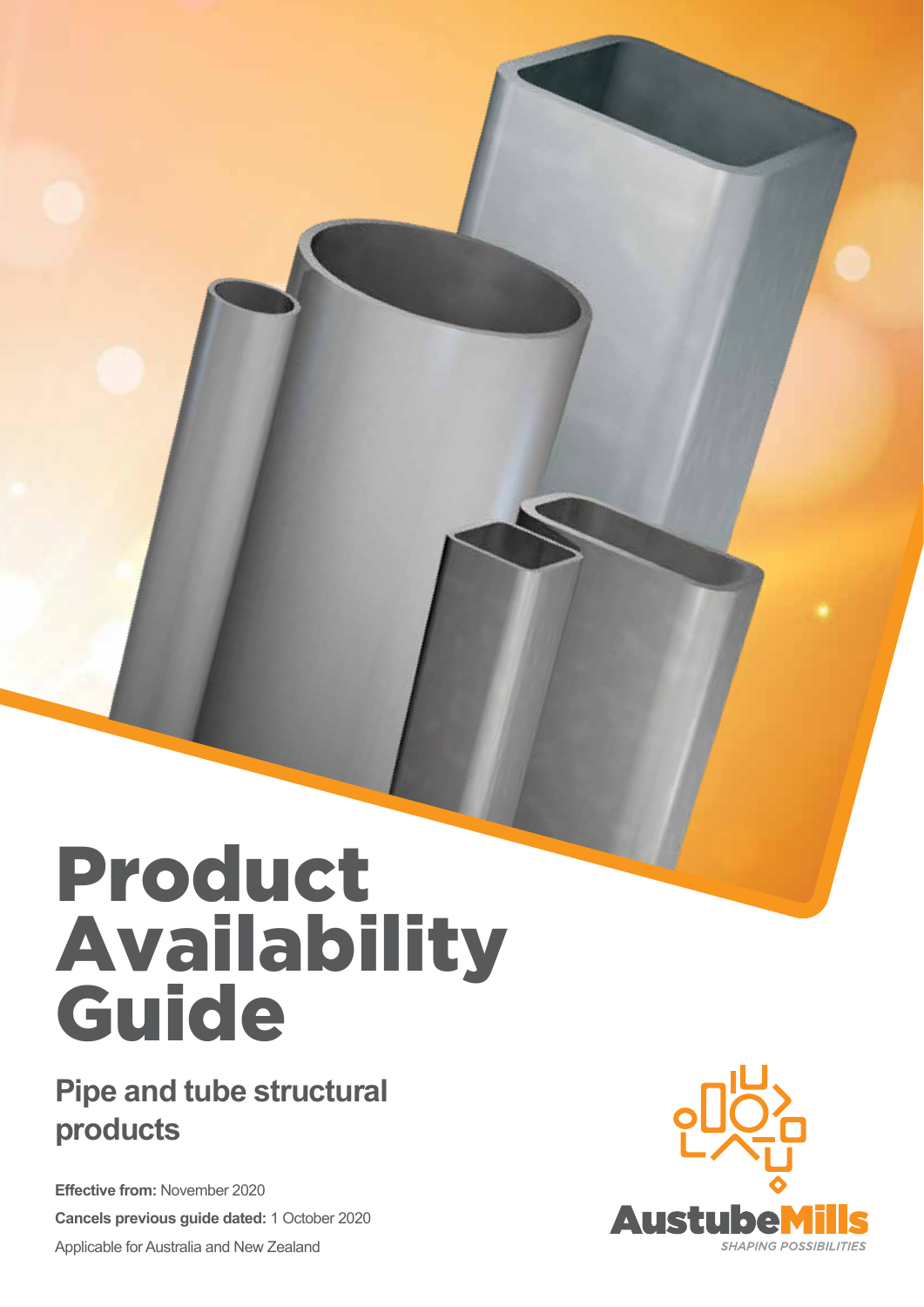### Pipe and tube structural products

### Table of Contents

| <b>Circular Hollow Sections (CHS)</b>                             |           |
|-------------------------------------------------------------------|-----------|
| DuraPrimedRed Pipe for Fire systems<br>Extra Light and Light Pipe | 2         |
| Grade C350L0:                                                     |           |
| DuraPrimed, Hot-dip gal, and DuraGal                              | 3         |
| <b>Medium Pipe</b>                                                |           |
| Grade C250L0:                                                     |           |
| DuraPrimed and Hot-dip gal                                        | 4         |
| Heavy and Extra Heavy Pipe                                        |           |
| Grade C250L0:                                                     |           |
| DuraPrimed, Hot-dip gal and Clear                                 | 5         |
| <b>Structural CHS</b>                                             |           |
| Grade C350L0:                                                     |           |
| <b>DuraPrimed</b>                                                 | 6         |
| <b>Square Hollow Sections (SHS)</b>                               |           |
| <b>Structural SHS</b>                                             |           |
| Grade C350L0 and C450PLUS:                                        |           |
| DuraGal, DuraPrimed and Oiled                                     | $7 - 9$   |
| <b>Rectangular Hollow Sections (RHS)</b>                          |           |
| <b>Structural RHS</b>                                             |           |
| Grade C350L0 and C450PLUS:                                        |           |
| DuraGal, DuraPrimed and Oiled                                     | $10 - 12$ |
| <b>Other Sections</b>                                             |           |
| <b>Building Products</b>                                          |           |
| Grade C450PLUS:                                                   |           |
| DuraGal ZB135/135                                                 | 13        |
| <b>DuraGalClear</b>                                               | 13        |
| Silo Sections                                                     |           |
| Grade C450PLUS:                                                   |           |
| DuraPrimed and DuraGal                                            | 14        |
| Notations and Abbreviations                                       | 15        |

Product Availability Guide Pipe and Tube Structural Products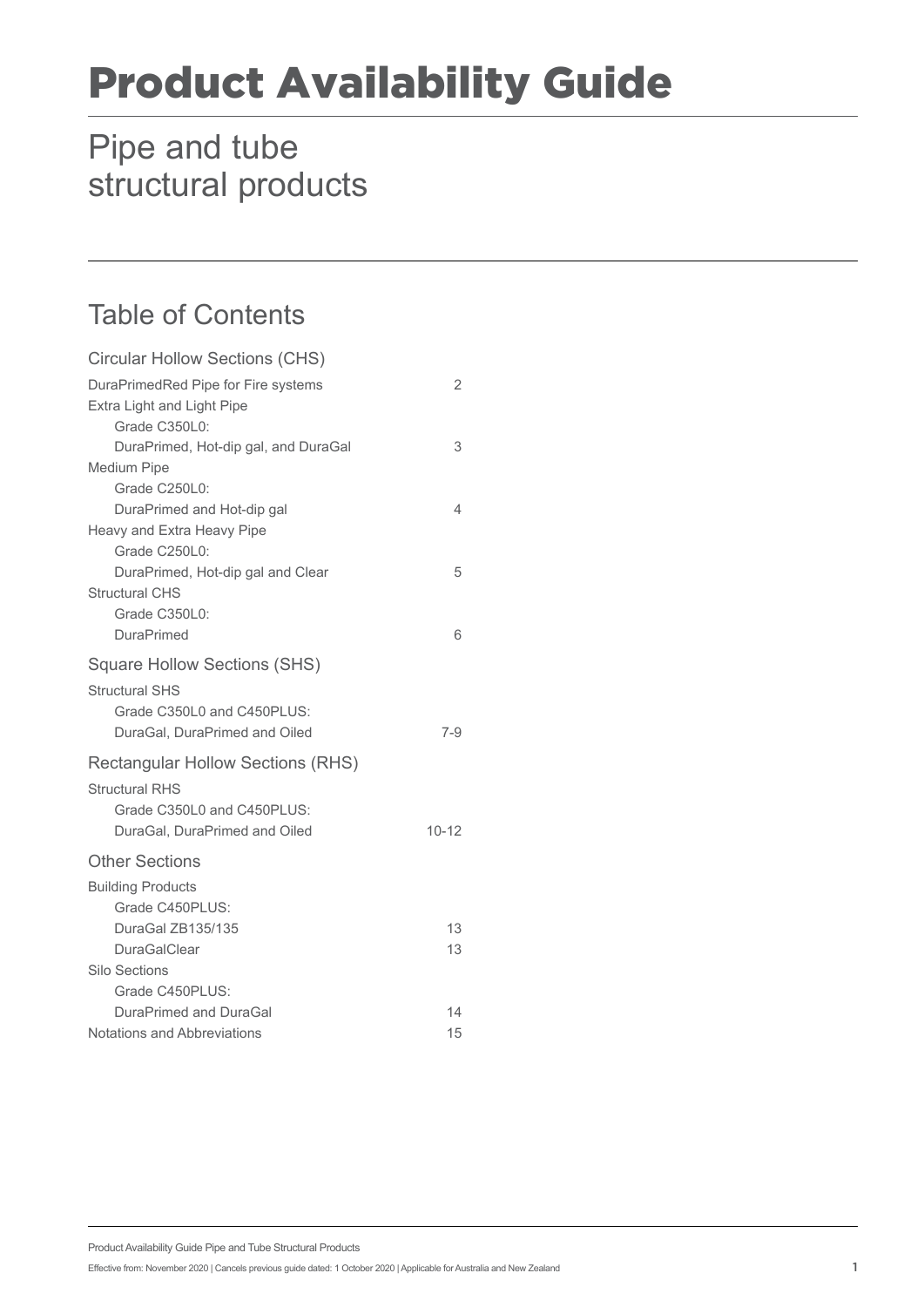#### Medium - DuraPrimedRed

Plain ends, screwed one end and screwed both ends

| Designation<br>$\overline{a}_o$<br>(mm) | Nominal size<br><b>DN</b> | <b>DuraPrimed</b><br>PE.<br>C <sub>250</sub> L <sub>0</sub> | <b>DuraPrimed</b><br>SOE<br>C <sub>250</sub> L <sub>0</sub> | <b>DuraPrimed</b><br>SBE<br>C <sub>250</sub> L <sub>0</sub> | Pack size  | <b>DuraPri</b><br>PE, SOE<br><b>SBE</b> |
|-----------------------------------------|---------------------------|-------------------------------------------------------------|-------------------------------------------------------------|-------------------------------------------------------------|------------|-----------------------------------------|
|                                         |                           | 6.5 Metres                                                  |                                                             |                                                             | <b>Lns</b> | kg/m                                    |
| $33.7 \times 3.2$                       | 25 M                      |                                                             | R                                                           | R                                                           | 91         | 2.41                                    |
| $42.4 \times 3.2$                       | 32 M                      | $\checkmark$                                                | $\checkmark$                                                | R                                                           | 61         | 3.10                                    |
| $48.3 \times 3.2$                       | 40 M                      | ✓                                                           | $\checkmark$                                                | R                                                           | 61         | 3.57                                    |
| 60.3 x 3.6                              | 50 M                      |                                                             | $\mathsf{R}$                                                | R                                                           | 37         | 5.03                                    |
| 76.1 x 3.6                              | 65 M                      | ✓                                                           | $\overline{\phantom{a}}$                                    |                                                             | 37         | 6.43                                    |
| 88.9 x 4.0                              | 80 M                      |                                                             | $\overline{\phantom{a}}$                                    |                                                             | 19         | 8.37                                    |
| $114.3 \times 4.5$                      | 100 M                     |                                                             |                                                             |                                                             | 19         | 12.2                                    |

| Pack size | <b>DuraPrimed</b><br>PE, SOE and<br><b>SBE</b> |
|-----------|------------------------------------------------|
| Lns       | kg/m                                           |
| 91        | 2.41                                           |
| 61        | 3.10                                           |
| 61        | 3.57                                           |
| 37        | 5.03                                           |
| 37        | 6.43                                           |
| 19        | 8.37                                           |
| 19        | 12.2                                           |

 $\checkmark$  Cells are ex-stock items.

 $R$  Cells are available ex-rolling only.

M Cells are ex-rolling and require MOQ.

Specifications: Dual Specified - AS 1074 and AS/NZS 1163 - C250L0.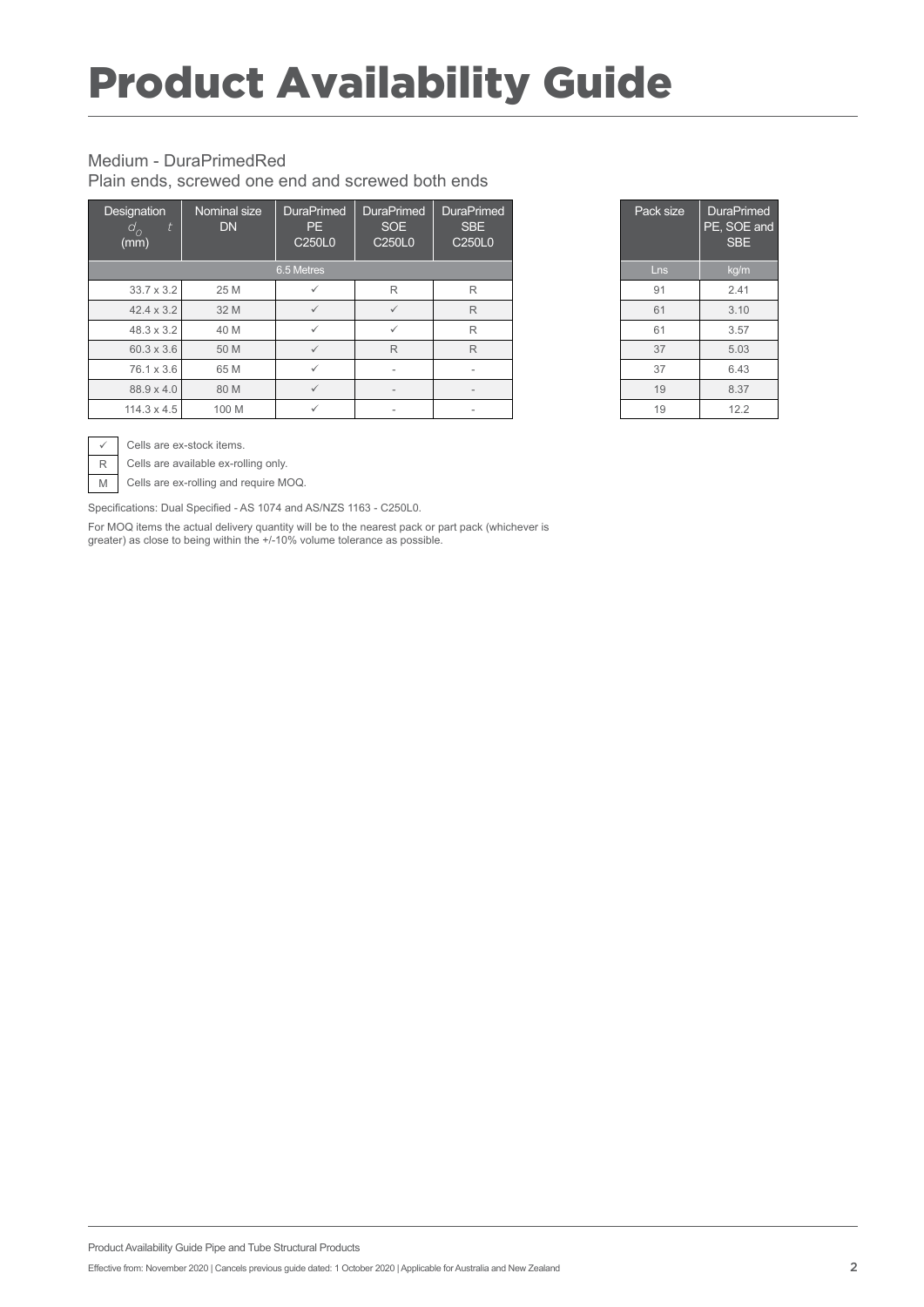#### Extra Light - DuraPrimed, oiled, hot-dip gal and DuraGal - plain ends

| Designation<br>t<br>$d_{\rho}$<br>(mm) | Nominal size<br><b>DN</b> | <b>DuraPrimed</b><br>C350L0 | Oiled<br>C350L0          | Hot-dip<br>gal<br>C350L0 | DuraGal<br>C350L0        | Pack size      | <b>DuraPrimed</b><br><b>DuraGal</b><br>Oiled | Hot-dip |
|----------------------------------------|---------------------------|-----------------------------|--------------------------|--------------------------|--------------------------|----------------|----------------------------------------------|---------|
|                                        |                           | 6.5 Metres                  |                          |                          |                          | Lns            |                                              | kg/m    |
| $33.7 \times 2.0$                      | 25 XL                     | M                           | $\overline{\phantom{a}}$ | $\overline{\phantom{a}}$ | $\checkmark$             | 91             | 1.56                                         | 1.62    |
| $42.4 \times 2.0$                      | 32 XL                     | M                           | $\overline{\phantom{a}}$ | $\overline{\phantom{a}}$ | $\checkmark$             | 61             | 1.99                                         | 2.07    |
| $48.3 \times 2.3$                      | 40 XL                     | M                           | $\overline{\phantom{a}}$ | $\overline{\phantom{a}}$ | M                        | 61             | 2.61                                         | 2.70    |
| $60.3 \times 2.3$                      | 50 XL                     | $\mathsf{R}$                | $\overline{\phantom{a}}$ | $\overline{\phantom{a}}$ | M                        | 37             | 3.29                                         | 3.40    |
| 76.1 x 2.3                             | 65 XL                     | M                           | $\overline{\phantom{a}}$ | $\overline{\phantom{a}}$ | M                        | 37             | 4.19                                         | 4.33    |
| 88.9 x 2.6                             | 80 XL                     | M                           | $\overline{\phantom{a}}$ | M                        | M                        | 19             | 5.53                                         | 5.75    |
| $101.6 \times 2.6$                     | 90 XL                     | M                           | $\overline{\phantom{a}}$ | M                        | $\overline{\phantom{a}}$ | 19             | 6.35                                         | 6.64    |
| $114.3 \times 3.2$                     | 100 XL                    | M                           | $\overline{\phantom{a}}$ | M                        | $\overline{\phantom{a}}$ | 19             | 8.77                                         | 9.05    |
| 139.7 x 3.0                            | 125 XL                    | M                           | $\overline{\phantom{a}}$ | M                        | $\overline{\phantom{a}}$ | $\overline{7}$ | 10.1                                         | 10.5    |
| $165.1 \times 3.0$                     | 150 XL                    | M                           | $\overline{\phantom{a}}$ | M                        | $\overline{\phantom{a}}$ | $\overline{7}$ | 12.0                                         | 12.4    |

| Pack size      | <b>DuraPrimed</b><br><b>DuraGal</b><br>Oiled | Hot-dip gal |
|----------------|----------------------------------------------|-------------|
| Lns            | kg/m                                         |             |
| 91             | 1.56                                         | 1.62        |
| 61             | 1.99                                         | 2.07        |
| 61             | 2.61                                         | 2.70        |
| 37             | 3.29                                         | 3.40        |
| 37             | 4.19                                         | 4.33        |
| 19             | 5.53                                         | 5.75        |
| 19             | 6.35                                         | 6.64        |
| 19             | 8.77                                         | 9.05        |
| 7              | 10.1                                         | 10.5        |
| $\overline{7}$ | 12.0                                         | 12.4        |

#### Light - DuraPrimed, oiled and hot-dip gal - plain ends

| Designation<br>t<br>$d_{\overline{O}}$<br>(mm) | Nominal size<br><b>DN</b> | <b>DuraPrimed</b><br>C350L0 | Oiled<br>C350L0          | Hot-dip<br>gal<br>C350L0 | <b>DuraGal</b><br>C350L0 | Pack size      | <b>DuraPrimed</b><br><b>DuraGal</b><br>Oiled | Hot-dip |
|------------------------------------------------|---------------------------|-----------------------------|--------------------------|--------------------------|--------------------------|----------------|----------------------------------------------|---------|
|                                                |                           | 6.5 Metres                  |                          |                          |                          | <b>Lns</b>     |                                              | kg/m    |
| 33.7 x 2.6                                     | 25 L                      | $\checkmark$                | $\overline{\phantom{a}}$ |                          | M                        | 91             | 1.99                                         | 2.05    |
| $42.4 \times 2.6$                              | 32 L                      | $\checkmark$                | $\overline{\phantom{a}}$ | $\overline{\phantom{a}}$ | M                        | 61             | 2.55                                         | 2.63    |
| 48.3 x 2.9                                     | 40 L                      | $\checkmark$                | $\overline{\phantom{a}}$ | $\overline{\phantom{a}}$ | M                        | 61             | 3.25                                         | 3.33    |
| 60.3 x 2.9                                     | 50 L                      | $\checkmark$                | $\qquad \qquad$          | $\overline{\phantom{a}}$ | M                        | 37             | 4.11                                         | 4.21    |
| 76.1 x 3.2                                     | 65 L                      | M                           | $\overline{\phantom{a}}$ | $\overline{\phantom{a}}$ | M                        | 37             | 5.75                                         | 5.89    |
| 88.9 x 3.2                                     | 80 L                      | $\checkmark$                | $\overline{\phantom{a}}$ | M                        | M                        | 19             | 6.76                                         | 6.92    |
| $101.6 \times 3.2$                             | 90 L                      | $\checkmark$                | $\overline{\phantom{a}}$ | M                        | M                        | 19             | 7.77                                         | 8.02    |
| $114.3 \times 3.6$                             | 100L                      | $\checkmark$                | $\overline{\phantom{a}}$ | M                        | M                        | 19             | 9.83                                         | 10.0    |
| 139.7 x 3.5                                    | 125L                      | $\checkmark$                | $\overline{\phantom{a}}$ | M                        | $\overline{\phantom{a}}$ | $\overline{7}$ | 11.8                                         | 12.1    |
| 165.1 x 3.5                                    | 150L                      | $\checkmark$                | $\overline{\phantom{a}}$ | M                        | $\overline{\phantom{a}}$ | $\overline{7}$ | 13.9                                         | 14.4    |

| Pack size      | <b>DuraPrimed</b><br><b>DuraGal</b><br>Oiled | Hot-dip gal |
|----------------|----------------------------------------------|-------------|
| Lns            | kg/m                                         |             |
| 91             | 1.99                                         | 2.05        |
| 61             | 2.55                                         | 2.63        |
| 61             | 3.25                                         | 3.33        |
| 37             | 4.11                                         | 4.21        |
| 37             | 5.75                                         | 5.89        |
| 19             | 6.76                                         | 6.92        |
| 19             | 7.77                                         | 8.02        |
| 19             | 9.83                                         | 10.0        |
| 7              | 11.8                                         | 12.1        |
| $\overline{7}$ | 13.9                                         | 14.4        |

 $\checkmark$  Cells are ex-stock items.

R Cells are available ex-rolling only.

M Cells are ex-rolling and require MOQ.

Specifications: AS/NZS 1163 - C350L0.

Hot-dip gal - AS/NZS 4680. DuraGal - Section 3 AS/NZS 4792 ZB 100/100.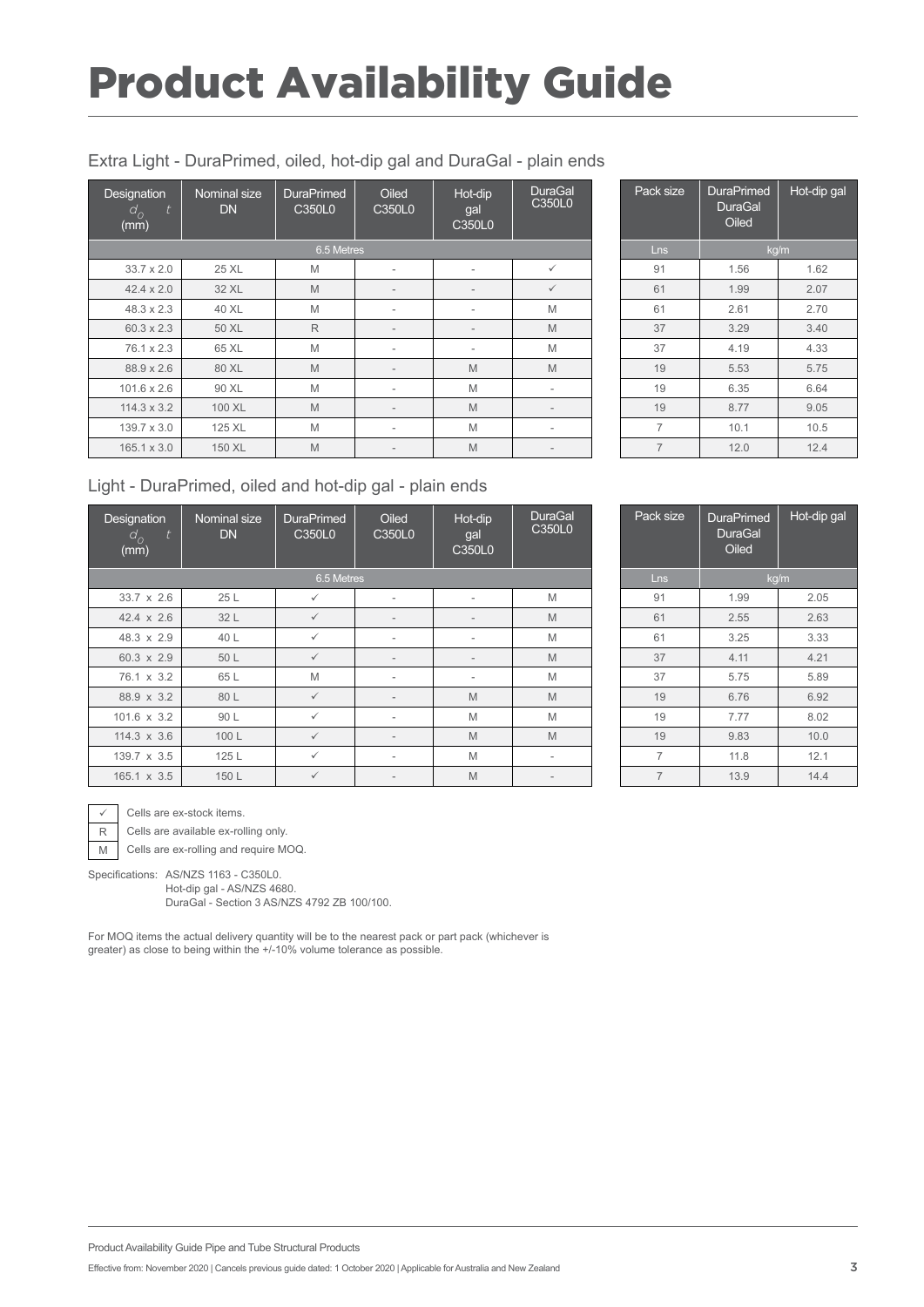#### Medium - DuraPrimed, oiled and DuraGal - plain ends

| Designation<br>$d_{\overline{O}}$<br>(mm) | Nominal size<br><b>DN</b> | <b>DuraPrimed</b><br>C250L0 | Oiled<br>C <sub>250</sub> L <sub>0</sub> | <b>DuraGal</b><br>C250L0 | Pack size      | <b>DuraPrin</b><br>Oileo |
|-------------------------------------------|---------------------------|-----------------------------|------------------------------------------|--------------------------|----------------|--------------------------|
|                                           | 6.5 Metres                |                             |                                          |                          | $\ln s$        | kg/m                     |
| 33.7 x 3.2                                | 25 M                      | $\checkmark$                | $\overline{\phantom{a}}$                 | M                        | 91             | 2.41                     |
| $42.4 \times 3.2$                         | 32 M                      | $\checkmark$                | $\qquad \qquad =$                        | M                        | 61             | 3.10                     |
| 48.3 x 3.2                                | 40 M                      | $\checkmark$                | $\overline{\phantom{a}}$                 | M                        | 61             | 3.57                     |
| 60.3 x 3.6                                | 50 M                      | $\checkmark$                | $\qquad \qquad =$                        | M                        | 37             | 5.03                     |
| 76.1 x 3.6                                | 65 M                      | $\checkmark$                | $\overline{\phantom{a}}$                 | M                        | 37             | 6.43                     |
| 88.9 x 4.0                                | 80 M                      | $\checkmark$                | $\overline{\phantom{a}}$                 | M                        | 19             | 8.37                     |
| 101.6 x 4.0                               | 90 M                      | $\checkmark$                | $\overline{\phantom{a}}$                 | M                        | 19             | 9.63                     |
| 114.3 x 4.5                               | 100 M                     | $\checkmark$                | $\overline{\phantom{a}}$                 | M                        | 19             | 12.2                     |
| *139.7 x 5.0                              | 125 M                     | $\checkmark$                | $\overline{\phantom{a}}$                 | $\overline{\phantom{a}}$ | $\overline{7}$ | 16.6                     |
| $*165.1 \times 5.0$                       | 150 M                     | $\checkmark$                | $\qquad \qquad =$                        |                          | $\overline{7}$ | 19.7                     |

#### Medium - hot-dip gal - plain ends

| Designation<br>$d$ <sub>0</sub><br>(mm) | Nominal size<br><b>DN</b> | Hot-dip<br>gal<br>C250L0 |
|-----------------------------------------|---------------------------|--------------------------|
|                                         | 6.5 Metres                |                          |
| 60.3 x 3.6                              | 50 M                      | M                        |
| 76.1 x 3.6                              | 65 M                      | M                        |
| 88.9 x 4.0                              | 80 M                      | M                        |
| 101.6 x 4.0                             | 90 M                      | M                        |
| 114.3 $\times$ 4.5                      | 100 M                     | M                        |
| $*139.7 \times 5.0$                     | 125 M                     | M                        |
| $*165.1 \times 5.0$                     | 150 M                     | M                        |



 $\checkmark$  Cells are ex-stock items.

R Cells are available ex-rolling only. M Cells are ex-rolling and require MOQ.

Specifications: Dual Specified - AS 1074 and AS/NZS 1163 - C250L0. Hot-dip gal - AS/NZS 4680. \* AS/NZS 1163 - C250L0

DuraGal - Section 3 AS/NZS 4792 ZB 100/100.

For MOQ items the actual delivery quantity will be to the nearest pack or part pack (whichever is greater) as close to being within the +/-10% volume tolerance as possible.

| Pack size      | <b>DuraPrimed</b><br>Oiled |
|----------------|----------------------------|
| Ins            | kg/m                       |
| 91             | 2.41                       |
| 61             | 3.10                       |
| 61             | 3.57                       |
| 37             | 5.03                       |
| 37             | 6.43                       |
| 19             | 8.37                       |
| 19             | 9.63                       |
| 19             | 12.2                       |
| 7              | 16.6                       |
| $\overline{7}$ | 19.7                       |

| Pack size | Hot-dip gal |
|-----------|-------------|
| Ins       | kg/m        |
| 37        | 5.14        |
| 37        | 6.56        |
| 19        | 8.53        |
| 19        | 9.81        |
| 19        | 12.4        |
| 7         | 16.9        |
| 7         | 20.0        |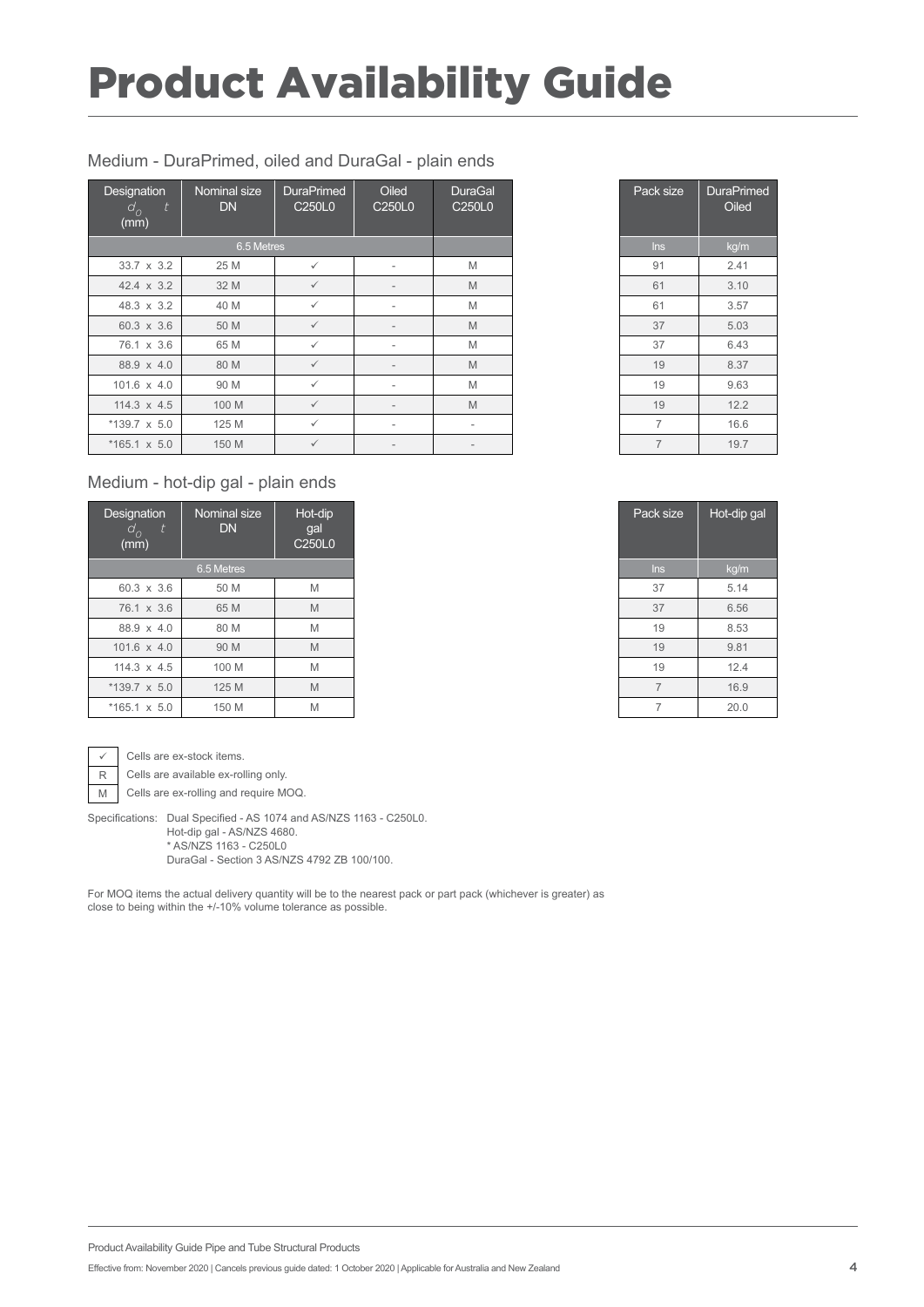#### Heavy - DuraPrimed and oiled - plain ends

| Designation<br>$d_{\overline{O}}$<br>t<br>(mm) | Nominal size<br><b>DN</b> | <b>DuraPrimed</b><br>C250L0 | Oiled<br>C250L0          |
|------------------------------------------------|---------------------------|-----------------------------|--------------------------|
|                                                | 6.5 Metres                |                             |                          |
| 33.7 x 4.0                                     | 25 H                      | $\checkmark$                | $\overline{\phantom{a}}$ |
| 42.4 x 4.0                                     | 32 H                      | $\checkmark$                | $\overline{\phantom{a}}$ |
| 48.3 x 4.0                                     | 40 H                      | $\checkmark$                | $\overline{\phantom{a}}$ |
| 60.3 x 4.5                                     | 50 H                      | $\checkmark$                | $\overline{\phantom{a}}$ |
| 76.1 x 4.5                                     | 65 H                      | $\checkmark$                | $\overline{\phantom{a}}$ |
| 88.9 x 5.0                                     | 80 H                      | $\checkmark$                | $\overline{\phantom{a}}$ |
| 101.6 x 5.0                                    | 90 H                      | $\checkmark$                | $\overline{\phantom{a}}$ |
| 114.3 x 5.4                                    | 100 H                     | $\checkmark$                | $\overline{\phantom{a}}$ |
| $*139.7 \times 5.4$                            | 125 H                     | $\checkmark$                | $\overline{\phantom{a}}$ |
| $*165.1 \times 5.4$                            | 150 H                     | $\checkmark$                | $\overline{\phantom{a}}$ |

#### Heavy - hot-dip gal - plain ends

| Designation<br>$d_{\overline{O}}$<br>(mm) | Nominal size<br><b>DN</b> | Hot-dip<br>gal<br>C250L0 |
|-------------------------------------------|---------------------------|--------------------------|
|                                           | 6.5 Metres                |                          |
| 42.4 $\times$ 4.0                         | 32 H                      | M                        |
| 48.3 x 4.0                                | 40 H                      | M                        |
| 60.3 x 4.5                                | 50 H                      | M                        |
| 76.1 x 4.5                                | 65 H                      | M                        |
| 88.9 x 5.0                                | 80 H                      | M                        |
| 101.6 x 5.0                               | 90 H                      | M                        |
| $114.3 \times 5.4$                        | 100 H                     | M                        |
| $*139.7 \times 5.4$                       | 125 H                     | M                        |
| $*165.1 \times 5.4$                       | 150 H                     | M                        |

#### Extra Heavy - DuraPrimed - plain ends

| Designation<br>$\sigma$ <sub>O</sub><br>(mm) | Nominal size<br><b>DN</b> | DuraPrimed<br><b>C250L0</b> |
|----------------------------------------------|---------------------------|-----------------------------|
|                                              | 6.5 Metres                |                             |
| 48.3 x 5.4                                   | 40 XH                     |                             |
| 60.3 x 5.4                                   | 50 XH                     |                             |
| 76.1 x 5.9                                   | 65 XH                     |                             |
| 88.9 x 5.9                                   | 80 XH                     |                             |

 $\sqrt{\phantom{a}}$  Cells are ex-stock items.

R Cells are available ex-rolling only.

M Cells are ex-rolling and require MOQ.

Specifications: Dual Specified - AS 1074 and AS/NZS 1163 - C250L0. Hot-dip gal - AS/NZS 4680. \* AS/NZS 1163 - C250L0.

| Pack size | <b>DuraPrimed</b> |
|-----------|-------------------|
| Ins       | kg/m              |
| 91        | 2.94              |
| 61        | 3.80              |
| 61        | 4.38              |
| 37        | 6.19              |
| 37        | 7.93              |
| 19        | 10.3              |
| 19        | 11.9              |
| 19        | 14.5              |
| 7         | 17.9              |
| 7         | 21.3              |

| Pack size      | Hot-dip gal |
|----------------|-------------|
| Ins            | kg/m        |
| 61             | 3.87        |
| 61             | 4.46        |
| 37             | 6.30        |
| 37             | 8.07        |
| 19             | 10.5        |
| 19             | 12.1        |
| 19             | 14.7        |
| $\overline{7}$ | 18.1        |
| 7              | 21.6        |

| Pack size | <b>DuraPrimed</b> |  |  |  |
|-----------|-------------------|--|--|--|
| Lns       | kg/m              |  |  |  |
| 61        | 5.71              |  |  |  |
| 37        | 7.31              |  |  |  |
| 37        | 10.2              |  |  |  |
| 19        | 12.1              |  |  |  |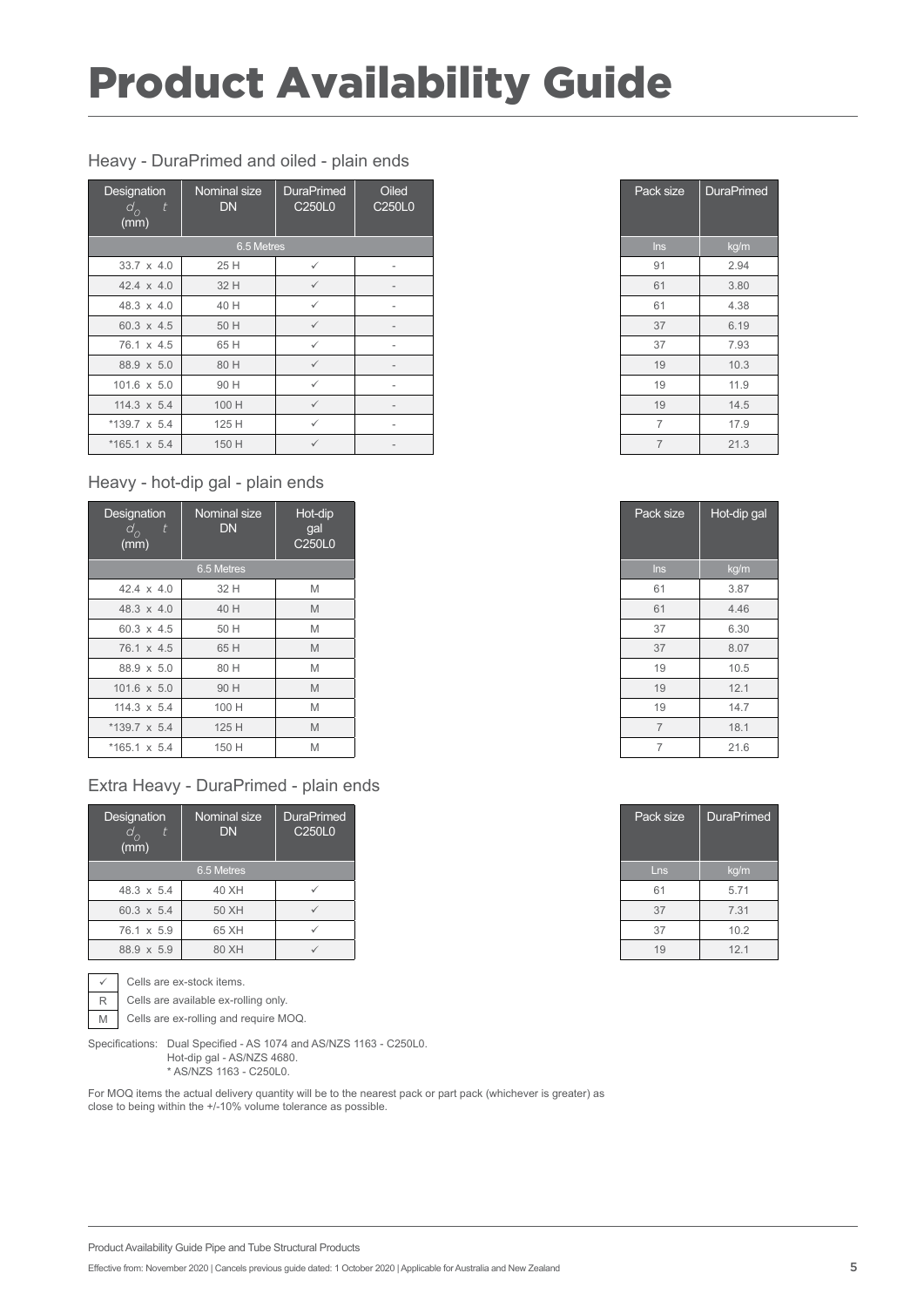#### Structural CHS - DuraPrimed

| Designation<br>t<br>d <sub>o</sub><br>(mm) | <b>DuraPrimed</b><br>C350L0 |
|--------------------------------------------|-----------------------------|
|                                            |                             |
| $168.3 \times 4.8$                         |                             |
| 6.4                                        |                             |
| $219.1 \times 4.8$                         |                             |
| 64                                         |                             |

| Pack size      | <b>DuraPrimed</b> |  |  |
|----------------|-------------------|--|--|
| Ins            | kg/m              |  |  |
| $\overline{2}$ | 19.4              |  |  |
| $\overline{2}$ | 25.6              |  |  |
| 2              | 25.4              |  |  |
| $\overline{2}$ | 33.6              |  |  |

| $\checkmark$ Cells are ex-stock items. |
|----------------------------------------|
| R Cells are available ex-rolling only. |

M Cells are ex-rolling and require MOQ.

Specifications: AS/NZS 1163 - C350L0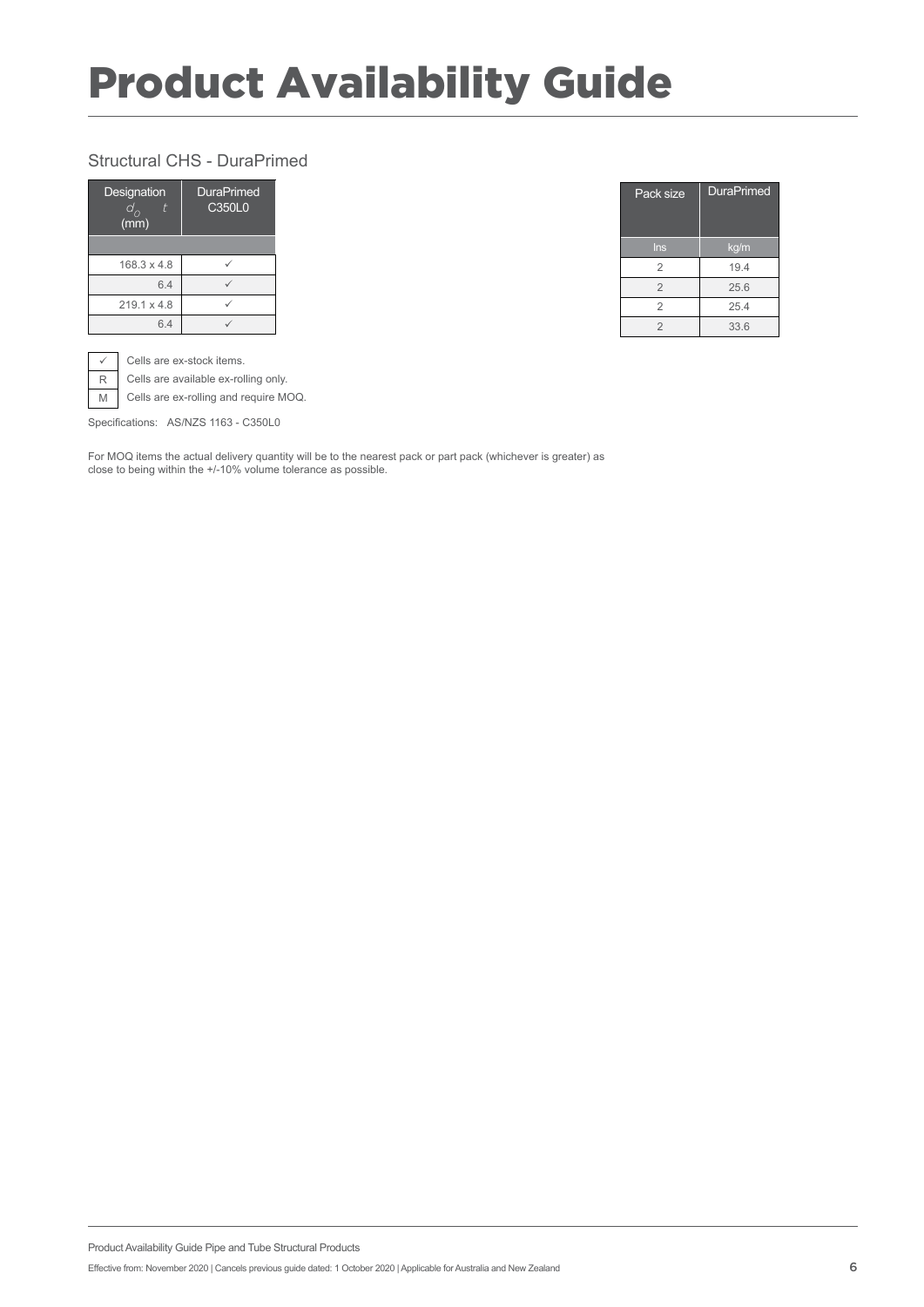#### SHS - DuraPrimed and DuraGal

| Designation<br>d b<br>t<br>(mm) | <b>DuraPrimed</b><br>C350L0 | <b>DuraGal</b><br>C350L0 |
|---------------------------------|-----------------------------|--------------------------|
|                                 |                             |                          |
| 25 x 25 x 1.6                   | $\checkmark$                | $\checkmark$             |
| 2.0                             | $\checkmark$                | $\checkmark$             |
| 2.5                             | $\checkmark$                | $\checkmark$             |
| 3.0                             | $\checkmark$                | M                        |
| 30 x 30 x<br>1.6                | $\checkmark$                | $\checkmark$             |
| 2.0                             | $\checkmark$                | $\checkmark$             |
| 2.5                             | $\checkmark$                | R                        |
| 3.0                             | $\checkmark$                | M                        |
| 35 x 35 x<br>1.6                | $\checkmark$                | $\checkmark$             |
| 2.0                             | $\checkmark$                | $\checkmark$             |
| 2.5                             | $\checkmark$                | $\checkmark$             |
| 3.0                             | $\checkmark$                | M                        |
| 40 x 40 x<br>1.6                | $\checkmark$                | $\checkmark$             |
| 2.0                             | $\checkmark$                | $\checkmark$             |
| 2.5                             | $\checkmark$                | $\checkmark$             |
| 3.0                             | $\checkmark$                | $\checkmark$             |
| 4.0                             | $\checkmark$                | ✓                        |
| 1.6<br>50 x 50 x                | $\checkmark$                | $\checkmark$             |
| 2.0                             | $\checkmark$                | $\checkmark$             |
| 2.5                             | $\checkmark$                | $\checkmark$             |
| 3.0                             | $\checkmark$                | $\checkmark$             |
| 4.0                             | $\checkmark$                | $\checkmark$             |
| 5.0                             | $\checkmark$                | $\checkmark$             |
| $*6.0$                          | $\checkmark$                | -                        |

| Pack size (Ins)          | <b>All listed</b><br>finishes |      |  |
|--------------------------|-------------------------------|------|--|
| All listed finishes      |                               |      |  |
| 6.5m                     | 8.0 <sub>m</sub>              | kg/m |  |
| 100                      | -                             | 1.12 |  |
| 100                      | -                             | 1.36 |  |
| 100                      |                               | 1.64 |  |
| 100                      |                               | 1.89 |  |
| -                        | 100                           | 1.38 |  |
|                          | 100                           | 1.68 |  |
|                          | 100                           | 2.03 |  |
|                          | 64                            | 2.36 |  |
|                          | 100                           | 1.63 |  |
|                          | 100                           | 1.99 |  |
| -                        | 64                            | 2.42 |  |
|                          | 64                            | 2.83 |  |
|                          | 81                            | 1.88 |  |
|                          | 81                            | 2.31 |  |
|                          | 64                            | 2.82 |  |
|                          | 64                            | 3.30 |  |
|                          | 49                            | 4.09 |  |
| $\overline{\phantom{0}}$ | 64                            | 2.38 |  |
| L                        | 64                            | 2.93 |  |
|                          | 49                            | 3.60 |  |
|                          | 49                            | 4.25 |  |
| ÷                        | 36                            | 5.35 |  |
|                          | 30                            | 6.39 |  |
| -                        | 25                            | 7.32 |  |



 $\checkmark$  Cells are ex-stock items.

R Cells are available ex-rolling only.

M Cells are ex-rolling and require MOQ.

Specifications: AS/NZS 1163 - C350L0 AS/NZS 1163 - C450L0 supplied as C450PLUS DuraGal - Section 3 AS/NZS 4792 ZB 100/100.

\*50 x 50 x 6 is supplied as Oiled.

C450PLUS equivalent sections for DuraPrimed and DuraGal surface finish may be available ex rolling subject to mill limitations.

For MOQ items the actual delivery quantity will be to the nearest pack or part pack (whichever is greater) as close to being within the +/-10% volume tolerance as possible.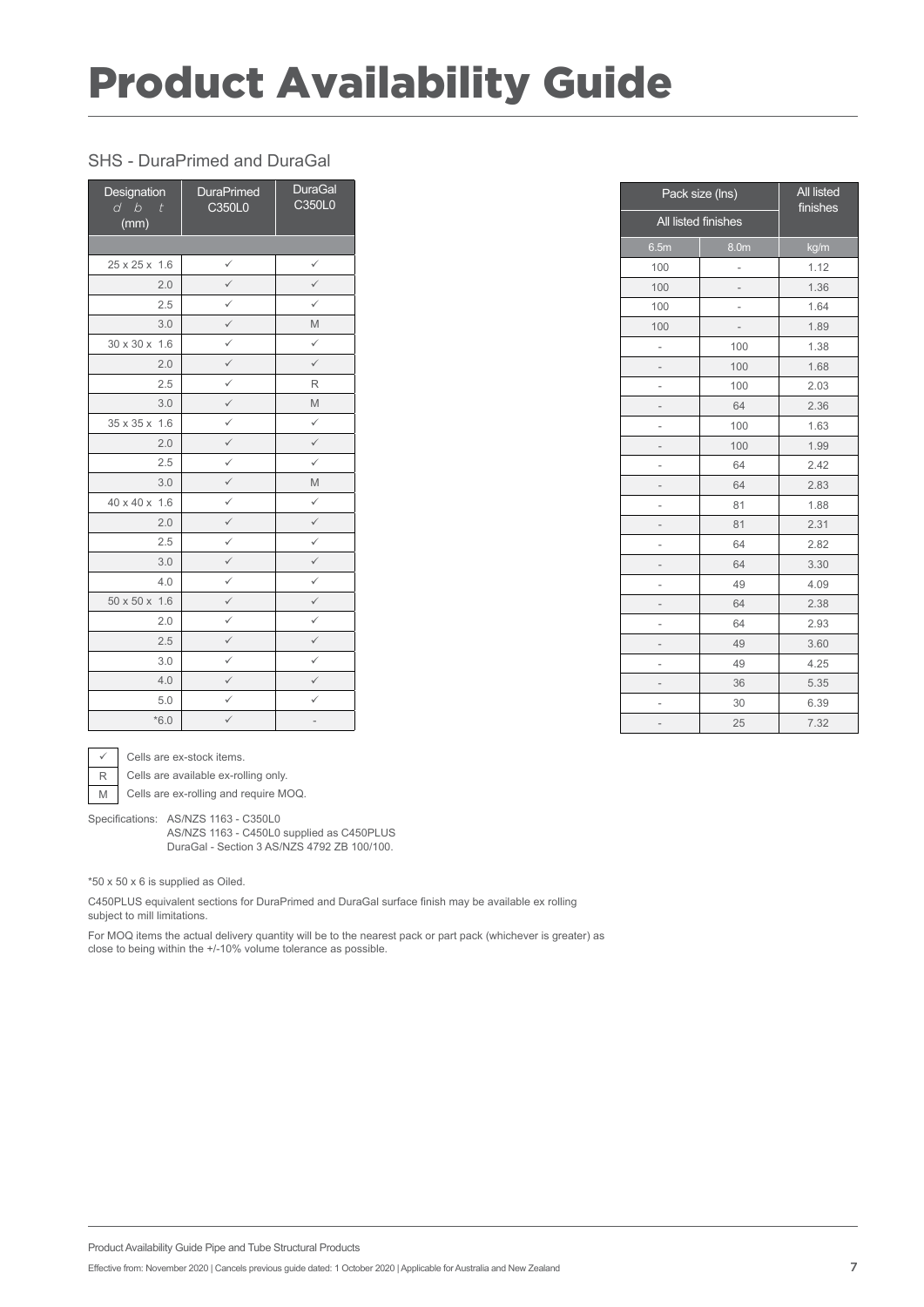#### SHS - DuraPrimed, oiled and DuraGal

| Designation<br>$d$ $b$<br>$\boldsymbol{t}$ | DuraPrimed<br>C350L0                                                                                       | <b>DuraPrimed</b><br>C450PLUS                                                                              | Oiled<br>C450PLUS        | <b>DuraGal</b><br>C350L0                                                                                   | DuraGal<br>C450PLUS      | Pack size (Ins)          |                          | <b>All listed</b><br>finishes |
|--------------------------------------------|------------------------------------------------------------------------------------------------------------|------------------------------------------------------------------------------------------------------------|--------------------------|------------------------------------------------------------------------------------------------------------|--------------------------|--------------------------|--------------------------|-------------------------------|
| (mm)                                       |                                                                                                            |                                                                                                            |                          |                                                                                                            |                          |                          | All listed finishes      |                               |
|                                            |                                                                                                            |                                                                                                            |                          |                                                                                                            |                          | 8.0m                     | 12.0m                    | kg/m                          |
| 65 x 65 x 1.6                              | M                                                                                                          | M                                                                                                          | $\overline{\phantom{a}}$ | $\checkmark$                                                                                               | $\mathsf R$              | 49                       | $\overline{\phantom{a}}$ | 3.13                          |
| 2.0                                        | $\checkmark$                                                                                               | R                                                                                                          | $\overline{\phantom{a}}$ | $\checkmark$                                                                                               | $\mathsf R$              | 42                       | $\overline{\phantom{a}}$ | 3.88                          |
| 2.5                                        | $\checkmark$                                                                                               | R                                                                                                          | $\overline{\phantom{a}}$ | $\checkmark$                                                                                               | $\mathsf R$              | 42                       | $\overline{\phantom{a}}$ | 4.78                          |
| 3.0                                        | $\checkmark$                                                                                               | R                                                                                                          | $\overline{\phantom{a}}$ | $\checkmark$                                                                                               | $\mathsf R$              | 36                       | $\overline{\phantom{a}}$ | 5.66                          |
| 4.0                                        | $\checkmark$                                                                                               | R                                                                                                          | $\overline{\phantom{a}}$ | $\checkmark$                                                                                               | $\mathsf R$              | 30                       | $\overline{\phantom{a}}$ | 7.25                          |
| 5.0                                        | $\checkmark$                                                                                               | R                                                                                                          | $\overline{\phantom{a}}$ | $\mathbb M$                                                                                                | M                        | 25                       | $\overline{\phantom{a}}$ | 8.75                          |
| 6.0                                        | $\checkmark$                                                                                               | R                                                                                                          | $\overline{\phantom{a}}$ | $\overline{\phantom{a}}$                                                                                   | $\overline{\phantom{a}}$ | 20                       | $\overline{\phantom{a}}$ | 10.1                          |
| 75 x 75 x 2.0                              | $\mathsf{M}% _{T}=\mathsf{M}_{T}\!\left( a,b\right) ,\ \mathsf{M}_{T}=\mathsf{M}_{T}\!\left( a,b\right) ,$ | M                                                                                                          | $\overline{\phantom{a}}$ | $\checkmark$                                                                                               | $\mathsf R$              | 36                       | $\overline{\phantom{a}}$ | 4.50                          |
| 2.5                                        | $\checkmark$                                                                                               | R                                                                                                          | $\overline{a}$           | $\checkmark$                                                                                               | $\mathsf R$              | 30                       | $\overline{\phantom{a}}$ | 5.56                          |
| 3.0                                        | $\checkmark$                                                                                               | R                                                                                                          | $\overline{\phantom{a}}$ | $\checkmark$                                                                                               | $\checkmark$             | 30                       | 25                       | 6.60                          |
| 3.5                                        | $\mathsf R$                                                                                                | M                                                                                                          | $\overline{\phantom{a}}$ | $\checkmark$                                                                                               | $\mathsf R$              | 25                       | $\overline{\phantom{a}}$ | 7.53                          |
| 4.0                                        | $\checkmark$                                                                                               | R                                                                                                          | $\overline{\phantom{a}}$ | $\checkmark$                                                                                               | $\mathsf R$              | 25                       | 15                       | 8.49                          |
| 5.0                                        | $\checkmark$                                                                                               | $\mathsf R$                                                                                                | $\overline{\phantom{a}}$ | $\checkmark$                                                                                               | $\mathsf R$              | 20                       | 16                       | 10.3                          |
| 6.0                                        | $\checkmark$                                                                                               | $\checkmark$                                                                                               | $\frac{1}{2}$            | $\overline{\phantom{a}}$                                                                                   | $\overline{\phantom{a}}$ | 16                       | 12                       | 12.0                          |
| 89 x 89 x 2.0                              | $\overline{\phantom{a}}$                                                                                   | $\overline{\phantom{a}}$                                                                                   | $\overline{\phantom{a}}$ | $\checkmark$                                                                                               | $\mathsf R$              | 20                       | $\overline{\phantom{a}}$ | 5.38                          |
| 3.5                                        | $\checkmark$                                                                                               | $\checkmark$                                                                                               | $\overline{\phantom{a}}$ | $\checkmark$                                                                                               | $\checkmark$             | 20                       | 16                       | 9.07                          |
| 5.0                                        | $\checkmark$                                                                                               | $\mathsf R$                                                                                                | $\overline{\phantom{a}}$ | $\checkmark$                                                                                               | $\mathsf R$              | 16                       | 12                       | 12.5                          |
| 6.0                                        | $\checkmark$                                                                                               | R                                                                                                          | $\overline{\phantom{a}}$ | $\overline{\phantom{a}}$                                                                                   | $\overline{\phantom{a}}$ | 12                       | $\hbox{9}$               | 14.7                          |
| 100 x 100 x 2.0                            | M                                                                                                          | M                                                                                                          | $\overline{\phantom{a}}$ | $\checkmark$                                                                                               | $\mathsf R$              | 20                       | $\omega$                 | 6.07                          |
| 2.5                                        | $\mathsf{M}% _{T}=\mathsf{M}_{T}\!\left( a,b\right) ,\ \mathsf{M}_{T}=\mathsf{M}_{T}\!\left( a,b\right) ,$ | $\mathsf{M}% _{T}=\mathsf{M}_{T}\!\left( a,b\right) ,\ \mathsf{M}_{T}=\mathsf{M}_{T}\!\left( a,b\right) ,$ | $\overline{\phantom{a}}$ | $\mathsf{M}% _{T}=\mathsf{M}_{T}\!\left( a,b\right) ,\ \mathsf{M}_{T}=\mathsf{M}_{T}\!\left( a,b\right) ,$ | M                        | 20                       | $\overline{\phantom{a}}$ | 7.53                          |
| 3.0                                        | $\checkmark$                                                                                               | R.                                                                                                         | $\overline{\phantom{a}}$ | $\checkmark$                                                                                               | $\checkmark$             | 20                       | 16                       | 8.96                          |
| 4.0                                        | $\checkmark$                                                                                               | R                                                                                                          | $\overline{\phantom{a}}$ | $\checkmark$                                                                                               | $\checkmark$             | 16                       | 12                       | 11.6                          |
| 5.0                                        | $\checkmark$                                                                                               | R                                                                                                          | $\overline{\phantom{a}}$ | $\checkmark$                                                                                               | $\checkmark$             | 12                       | $\hbox{9}$               | 14.2                          |
| 6.0                                        | $\checkmark$                                                                                               | $\checkmark$                                                                                               | $\overline{\phantom{a}}$ | $\overline{\phantom{a}}$                                                                                   | $\overline{\phantom{a}}$ | 12                       | $\boldsymbol{9}$         | 16.7                          |
| 8.0                                        | $\overline{\phantom{a}}$                                                                                   | $\overline{\phantom{a}}$                                                                                   | M                        | $\overline{\phantom{a}}$                                                                                   | $\overline{\phantom{a}}$ | $\overline{\phantom{a}}$ | 6                        | 21.4                          |
| 9.0                                        | $\checkmark$                                                                                               | $\overline{\phantom{a}}$                                                                                   | $\checkmark$             | $\overline{\phantom{a}}$                                                                                   | $\overline{\phantom{a}}$ | $\mathsf{9}$             | $6\,$                    | 23.5                          |
| 10.0                                       | $\mathcal{L}$                                                                                              | $\overline{\phantom{a}}$                                                                                   | M                        | $\overline{\phantom{a}}$                                                                                   | $\overline{\phantom{a}}$ | $\overline{\phantom{a}}$ | 6                        | 25.6                          |
| 125 x 125 x 4.0                            | $\checkmark$                                                                                               | R                                                                                                          | $\overline{\phantom{a}}$ | $\checkmark^*$                                                                                             | $\overline{\phantom{a}}$ | 12                       | $\hbox{9}$               | 14.8                          |
| 5.0                                        | $\checkmark$                                                                                               | R                                                                                                          | $\overline{\phantom{a}}$ | $\checkmark^*$                                                                                             | $\overline{\phantom{a}}$ | 12                       | $\boldsymbol{9}$         | 18.2                          |
| 6.0                                        | $\checkmark$                                                                                               | $\checkmark$                                                                                               | $\frac{1}{2}$            | $\overline{\phantom{a}}$                                                                                   | $\overline{\phantom{a}}$ | $\overline{9}$           | $6\phantom{1}$           | 21.4                          |
| 8.0                                        | $\overline{\phantom{a}}$                                                                                   | $\overline{\phantom{a}}$                                                                                   | M                        | $\overline{\phantom{a}}$                                                                                   | $\overline{\phantom{a}}$ | $\overline{\phantom{a}}$ | $\overline{4}$           | 27.7                          |
| 9.0                                        | R                                                                                                          | $\overline{\phantom{a}}$                                                                                   | $\checkmark$             | $\overline{\phantom{a}}$                                                                                   | $\overline{\phantom{a}}$ | $\,8\,$                  | $\overline{4}$           | 30.6                          |
| 10.0                                       | $\overline{\phantom{a}}$                                                                                   | $\overline{\phantom{a}}$                                                                                   | M                        | $\overline{\phantom{a}}$                                                                                   | $\overline{\phantom{a}}$ | $\overline{\phantom{a}}$ | $\overline{4}$           | 33.4                          |

 $\checkmark$  Cells are ex-stock items.

R Cells are available ex-rolling only.

M Cells are ex-rolling and require MOQ.

Specifications: AS/NZS 1163 - C350L0

AS/NZS 1163 - C450L0 supplied as C450PLUS as marked. DuraGal - Section 3 AS/NZS 4792 ZB 100/100.

For MOQ items the actual delivery quantity will be to the nearest pack or part pack (whichever is greater) as close to being within the +/-10% volume tolerance as possible.

Product Availability Guide Pipe and Tube Structural Products

Effective from: November 2020 | Cancels previous guide dated: 1 October 2020 | Applicable for Australia and New Zealand

\*Pack size may vary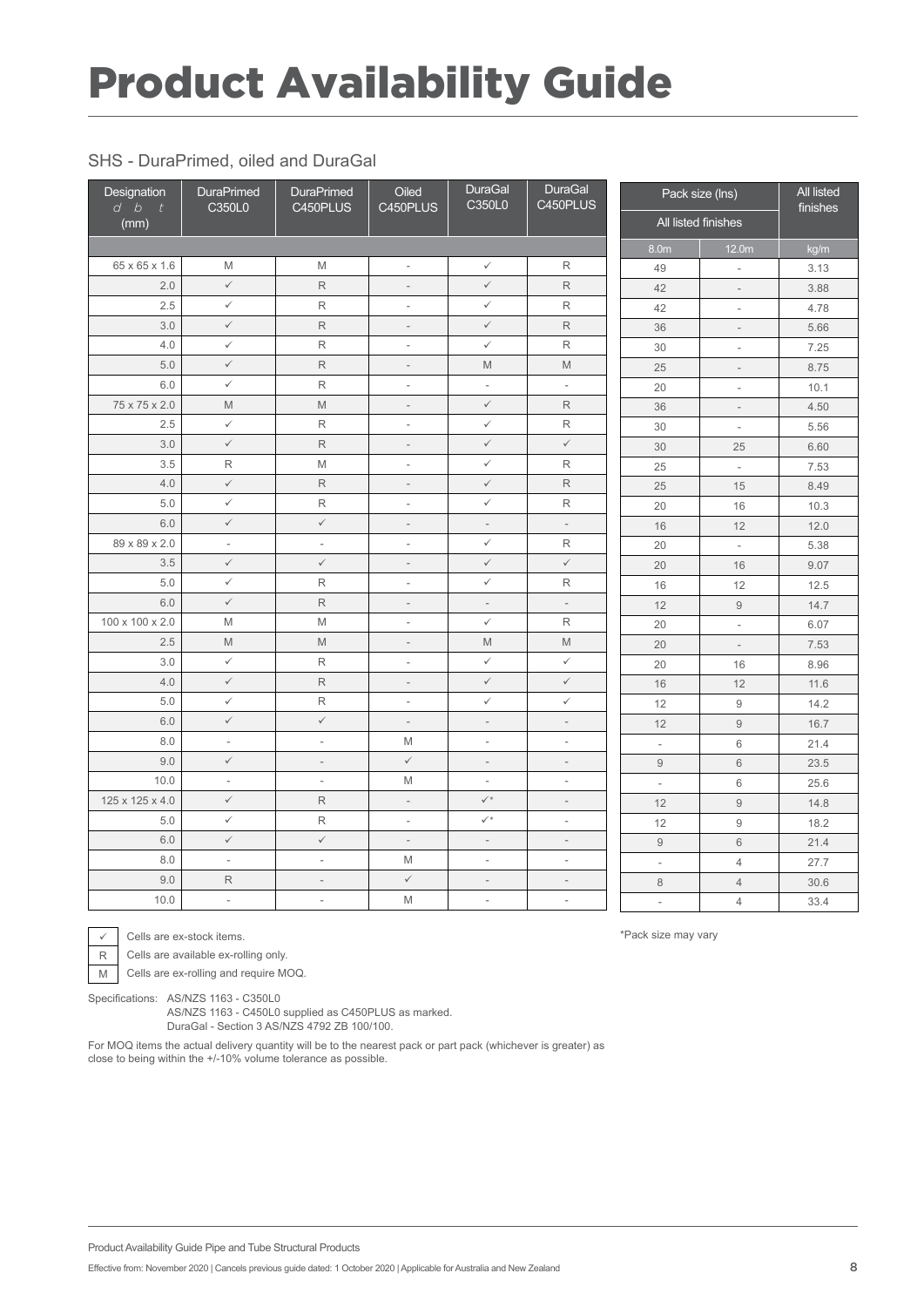#### SHS - DuraPrimed and oiled

| Designation<br>h<br>$\ddot{}$<br>'d<br>(mm) | <b>DuraPrimed</b><br>C350L0 | <b>DuraPrimed</b><br>C450PLUS | <b>DuraGal</b><br>C350L0 | Oiled<br>C450PLUS |
|---------------------------------------------|-----------------------------|-------------------------------|--------------------------|-------------------|
|                                             |                             |                               |                          |                   |
| 150 x 150 x 4.0                             |                             |                               | $\checkmark$             |                   |
| 5.0                                         |                             |                               | $\checkmark$             |                   |
| 6.0                                         |                             | ✓                             |                          |                   |
| 8.0                                         |                             |                               |                          | M                 |
| 9.0                                         | ✓                           | -                             | ۰                        |                   |
| 10.0                                        |                             |                               |                          | M                 |

| Designation<br>b<br>d<br>t<br>(mm) | Oiled<br>C450PLUS    |
|------------------------------------|----------------------|
|                                    |                      |
| 200 x 200 x 5.0                    | $\checkmark$         |
| 6.0                                | $\checkmark$         |
| 8.0                                | M                    |
| 9.0                                | ✓                    |
| 10.0                               | M                    |
| 12.5                               | $\checkmark$         |
| 16.0                               | ✓                    |
| 250 x 250 x 5.0                    | M                    |
| 6.0                                | $\checkmark$         |
| 8.0                                | M                    |
| 9.0                                | ✓                    |
| 10.0                               | M                    |
| 12.5                               | $\checkmark$         |
| 16.0                               | $\checkmark$         |
| 300 x 300 x 8.0                    | $\checkmark$         |
| 10.0                               | $\checkmark$         |
| 12.5                               | $\checkmark$         |
| 16.0                               | $\checkmark$         |
| 350 x 350 x 8.0                    | M                    |
| 10.0                               |                      |
| 12.5                               | ✓                    |
| 16.0                               | $\check{\checkmark}$ |
| 400 x 400 x 10.0                   | $\checkmark$         |
| 12.5                               | $\checkmark$         |
| 16.0                               |                      |



 $\checkmark$  Cells are ex-stock items.

 $R$  Cells are available ex-rolling only.

M Cells are ex-rolling and require MOQ.

Specifications: AS/NZS 1163 - C450L0 supplied as C450PLUS as marked. DuraGal - Section 3 AS/NZS 4792 ZB 100/100.

For MOQ items the actual delivery quantity will be to the nearest pack or part pack (whichever is greater) as close to being within the +/-10% volume tolerance as possible.

|                     | Pack size (Ins) |      |  |
|---------------------|-----------------|------|--|
| All listed finishes | finishes        |      |  |
| 8.0m                | 12.0m           | kg/m |  |
|                     |                 | 17.9 |  |
| 9                   | 6               | 22.1 |  |
| 6                   | 6               | 26.2 |  |
| 6                   |                 | 33.9 |  |
| 6                   |                 | 37.7 |  |
| 2                   |                 | 41.3 |  |

\* Pack size may vary

|                  | Pack size (Ins)     | <b>All listed</b><br>finishes |
|------------------|---------------------|-------------------------------|
|                  | All listed finishes |                               |
| 8.0 <sub>m</sub> | 12.0m               | kg/m                          |
| 6                | $\overline{4}$      | 29.9                          |
| 6                | $\overline{4}$      | 35.6                          |
| 4                | $\overline{2}$      | 46.5                          |
| $\overline{4}$   | $\overline{2}$      | 51.8                          |
| L                | $\overline{1}$      | 57.0                          |
|                  | $\overline{1}$      | 69.4                          |
|                  | $\overline{1}$      | 85.5                          |
| -                | $\overline{c}$      | 37.8                          |
| 4                | $\overline{2}$      | 45.0                          |
| $\overline{4}$   | $\overline{2}$      | 59.1                          |
| $\overline{2}$   | $\overline{2}$      | 65.9                          |
| -                | $\overline{2}$      | 72.7                          |
|                  | $\overline{1}$      | 89.0                          |
|                  | $\overline{1}$      | 111                           |
| L                | $\overline{1}$      | 71.6                          |
|                  | $\overline{1}$      | 88.4                          |
|                  | $\overline{1}$      | 109                           |
|                  | $\overline{1}$      | 136                           |
|                  | $\overline{1}$      | 84.2                          |
|                  | $\overline{1}$      | 104                           |
|                  | $\overline{1}$      | 128                           |
| -                | $\overline{1}$      | 161                           |
|                  | $\overline{1}$      | 120                           |
|                  | $\overline{1}$      | 148                           |
| $\overline{a}$   | $\overline{1}$      | 186                           |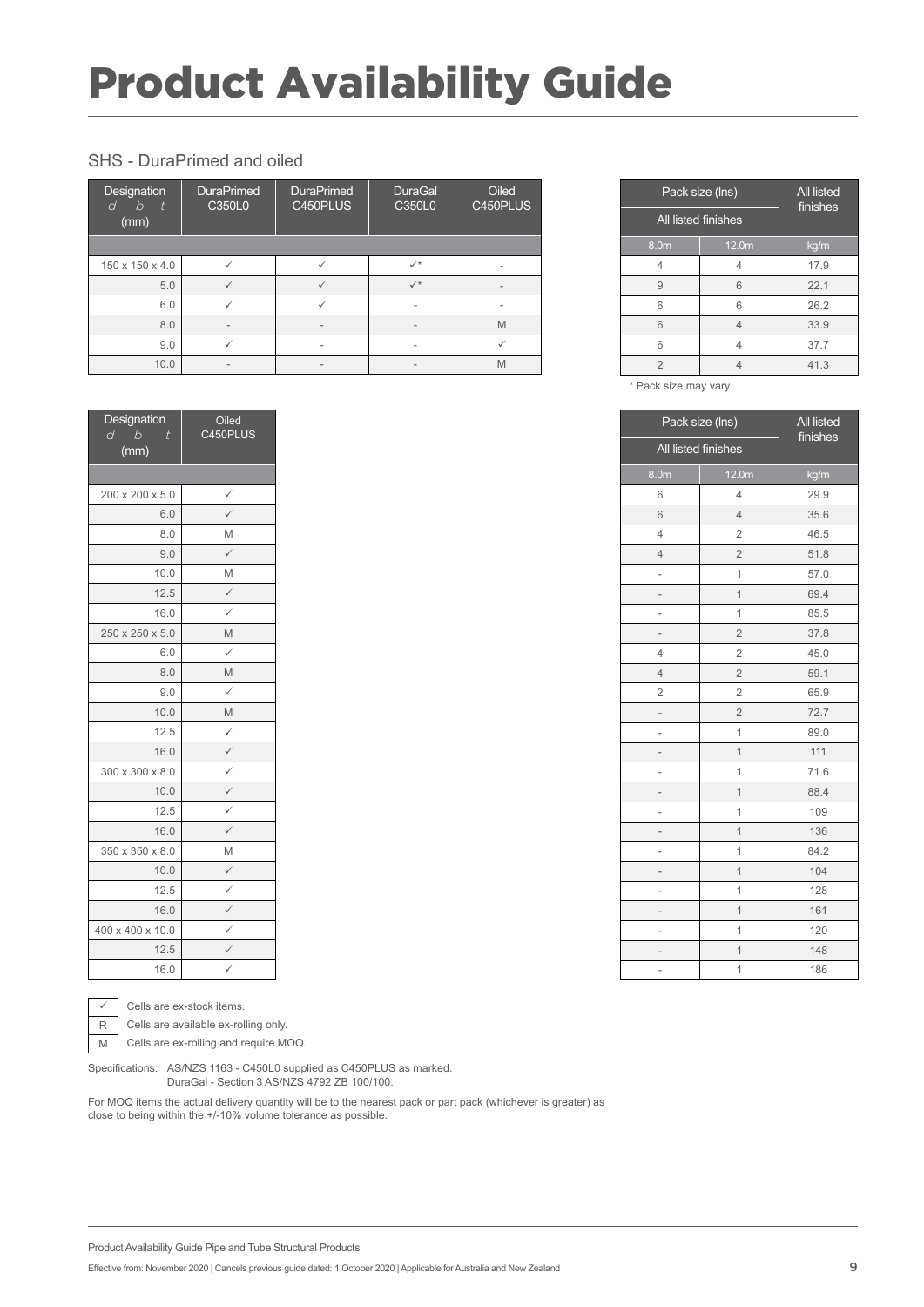#### RHS - DuraPrimed and DuraGal

| Designation<br>$\mathcal{b}$<br>d<br>$\frac{1}{\sqrt{2}}$<br>(mm) | <b>DuraPrimed</b><br>C350L0 | <b>DuraPrimed</b><br>C450L0 | <b>DuraGal</b><br>C350L0 | <b>DuraGal</b><br>C450L0 |
|-------------------------------------------------------------------|-----------------------------|-----------------------------|--------------------------|--------------------------|
|                                                                   |                             |                             |                          |                          |
| 50 x 25 x 1.6                                                     | ✓                           | R                           | $\checkmark$             | R                        |
| 2.0                                                               | $\checkmark$                | R                           | $\checkmark$             | R                        |
| 2.5                                                               | ✓                           | R                           | $\checkmark$             | R                        |
| 3.0                                                               | $\checkmark$                | R                           | $\checkmark$             | R                        |
| 65 x 35 x 2.0                                                     | ✓                           | R                           | $\checkmark$             | R                        |
| 2.5                                                               | $\checkmark$                | R                           | $\checkmark$             | R                        |
| 3.0                                                               | ✓                           | R                           | $\checkmark$             | M                        |
| 4.0                                                               | $\checkmark$                | R                           | M                        | M                        |
| 75 x 25 x 1.6                                                     | M                           | M                           | M                        | M                        |
| 2.0                                                               | M                           | M                           | M                        | M                        |
| 2.5                                                               | ✓                           | $\checkmark$                | M                        | M                        |

|      | Pack size (Ins)     | <b>All listed</b><br>finishes |
|------|---------------------|-------------------------------|
|      | All listed finishes |                               |
| 8.0m | 12.0m               | kg/m                          |
| 96   |                     | 1.75                          |
| 96   |                     | 2.15                          |
| 72   |                     | 2.62                          |
| 60   |                     | 3.07                          |
| 54   |                     | 2.93                          |
| 54   |                     | 3.60                          |
| 45   |                     | 4.25                          |
| 35   |                     | 5.35                          |
| 65   |                     | 2.38                          |
| 65   |                     | 2.93                          |
| 48   |                     | 3.60                          |

 $\sqrt{\phantom{a}}$  Cells are ex-stock items.

R Cells are available ex-rolling only.

 $\overline{M}$  Cells are ex-rolling and require MOQ.

Specifications: AS/NZS 1163 - C350L0

AS/NZS 1163 - C450L0 supplied as C450PLUS as marked DuraGal - Section 3 AS/NZS 4792 ZB 100/100.

Standard lengths are 8 metres.

C450PLUS equivalent sections for DuraPrimed and DuraGal surface finish may be available ex rolling subject to mill limitations.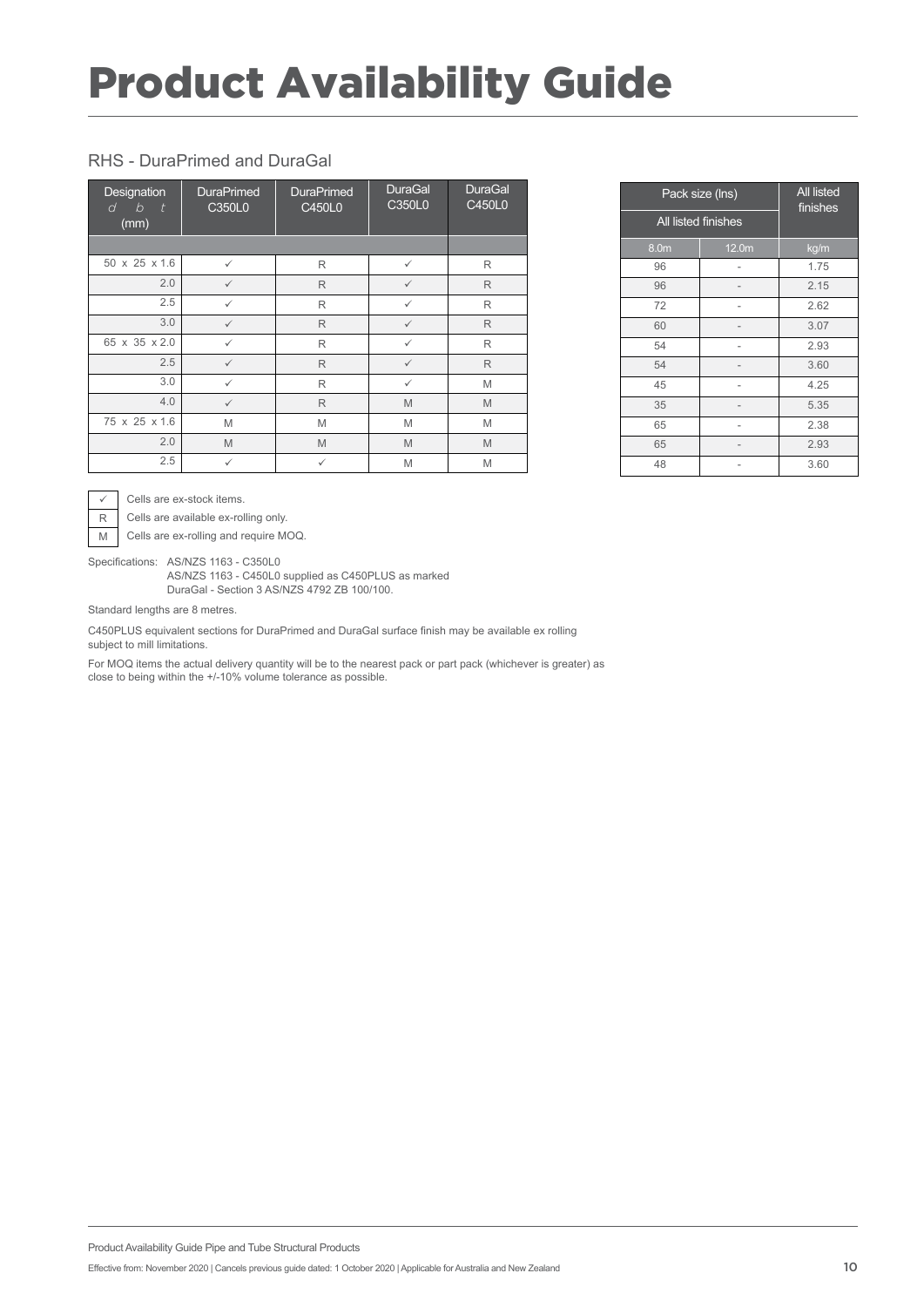#### RHS - DuraPrimed, oiled and DuraGal

| Designation           | DuraPrimed                                                                                                 | DuraPrimed                                                                                                 | Oiled                    | <b>DuraGal</b><br>C350L0                                                                                   | <b>DuraGal</b><br>C450PLUS                                                                                 |         | Pack size (Ins)          | All listed<br>finishes |
|-----------------------|------------------------------------------------------------------------------------------------------------|------------------------------------------------------------------------------------------------------------|--------------------------|------------------------------------------------------------------------------------------------------------|------------------------------------------------------------------------------------------------------------|---------|--------------------------|------------------------|
| $d$ $b$<br>t.<br>(mm) | C350L0                                                                                                     | C450PLUS                                                                                                   | C450PLUS                 |                                                                                                            |                                                                                                            |         | All listed finishes      |                        |
|                       |                                                                                                            |                                                                                                            |                          |                                                                                                            |                                                                                                            | 8.0m    | 12.0m                    | kg/m                   |
| 75 x 50 x 1.6         | M                                                                                                          | M                                                                                                          | $\overline{\phantom{a}}$ | $\checkmark$                                                                                               | R                                                                                                          | 54      | 54                       | 3.01                   |
| 2.0                   | $\checkmark$                                                                                               | R                                                                                                          | $\overline{\phantom{a}}$ | $\checkmark$                                                                                               | $\mathsf R$                                                                                                | 42      | 42                       | 3.72                   |
| 2.5                   | $\checkmark$                                                                                               | $\checkmark$                                                                                               | $\overline{\phantom{a}}$ | $\checkmark$                                                                                               | R                                                                                                          | 42      | $\overline{\phantom{a}}$ | 4.58                   |
| 3.0                   | $\checkmark$                                                                                               | $\mathsf R$                                                                                                | $\overline{\phantom{a}}$ | $\checkmark$                                                                                               | $\checkmark$                                                                                               | 35      | $\overline{\phantom{a}}$ | 5.42                   |
| 4.0                   | $\checkmark$                                                                                               | $\mathsf{R}% _{\mathbb{R}}^{1}\left( \mathbb{R}^{\otimes n}\right)$                                        | $\overline{\phantom{a}}$ | $\checkmark$                                                                                               | R                                                                                                          | 28      | $\overline{\phantom{a}}$ | 6.92                   |
| 5.0                   | $\checkmark$                                                                                               | $\mathsf R$                                                                                                | $\overline{\phantom{a}}$ | $\mathsf{M}% _{T}=\mathsf{M}_{T}\!\left( a,b\right) ,\ \mathsf{M}_{T}=\mathsf{M}_{T}\!\left( a,b\right) ,$ | $\mathsf{M}% _{T}=\mathsf{M}_{T}\!\left( a,b\right) ,\ \mathsf{M}_{T}=\mathsf{M}_{T}\!\left( a,b\right) ,$ | 24      | 20                       | 8.35                   |
| 6.0                   | $\checkmark$                                                                                               | R                                                                                                          | $\overline{\phantom{a}}$ | $\overline{\phantom{a}}$                                                                                   | $\overline{\phantom{a}}$                                                                                   | 20      | $\overline{\phantom{a}}$ | 9.67                   |
| 100 x 50 x 1.6        | $\mathsf{M}% _{T}=\mathsf{M}_{T}\!\left( a,b\right) ,\ \mathsf{M}_{T}=\mathsf{M}_{T}\!\left( a,b\right) ,$ | $\mathsf{M}% _{T}=\mathsf{M}_{T}\!\left( a,b\right) ,\ \mathsf{M}_{T}=\mathsf{M}_{T}\!\left( a,b\right) ,$ | $\overline{\phantom{a}}$ | $\checkmark$                                                                                               | $\mathsf R$                                                                                                | 32      | 32                       | 3.64                   |
| 2.0                   | $\checkmark$                                                                                               | R                                                                                                          | $\overline{\phantom{a}}$ | $\checkmark$                                                                                               | R                                                                                                          | 32      | $\overline{\phantom{a}}$ | 4.50                   |
| 2.5                   | $\checkmark$                                                                                               | $\mathsf R$                                                                                                | $\overline{\phantom{a}}$ | $\checkmark$                                                                                               | $\checkmark$                                                                                               | 32      | 24                       | 5.56                   |
| 3.0                   | $\checkmark$                                                                                               | $\checkmark$                                                                                               | $\overline{\phantom{a}}$ | $\checkmark$                                                                                               | $\checkmark$                                                                                               | 32      | 24                       | 6.60                   |
| 3.5                   | $\mathsf{M}% _{T}=\mathsf{M}_{T}\!\left( a,b\right) ,\ \mathsf{M}_{T}=\mathsf{M}_{T}\!\left( a,b\right) ,$ | M                                                                                                          | $\overline{\phantom{a}}$ | M                                                                                                          | $\mathsf{M}% _{T}=\mathsf{M}_{T}\!\left( a,b\right) ,\ \mathsf{M}_{T}=\mathsf{M}_{T}\!\left( a,b\right) ,$ | 24      | 18                       | 7.53                   |
| 4.0                   | $\checkmark$                                                                                               | $\mathsf R$                                                                                                | $\overline{\phantom{a}}$ | $\checkmark$                                                                                               | R                                                                                                          | 24      | 20                       | 8.49                   |
| 5.0                   | $\checkmark$                                                                                               | $\mathsf R$                                                                                                | $\overline{\phantom{a}}$ | $\checkmark$                                                                                               | $\mathsf R$                                                                                                | 18      | 15                       | 10.3                   |
| 6.0                   | $\checkmark$                                                                                               | $\mathsf{R}% _{\mathbb{R}}^{1}\left( \mathbb{R}^{\otimes n}\right)$                                        | $\overline{\phantom{a}}$ | $\overline{\phantom{a}}$                                                                                   | $\overline{\phantom{a}}$                                                                                   | 15      | $\overline{\phantom{a}}$ | 12.0                   |
| 102 x 76 x 3.5        | $\mathsf{R}$                                                                                               | $\mathsf R$                                                                                                | $\overline{\phantom{a}}$ | $\overline{\phantom{a}}$                                                                                   | $\overline{\phantom{a}}$                                                                                   | 12      | $\overline{\phantom{a}}$ | 9.06                   |
| 5.0                   | $\mathsf R$                                                                                                | R                                                                                                          | $\overline{\phantom{a}}$ | $\overline{\phantom{a}}$                                                                                   | $\overline{\phantom{a}}$                                                                                   | 12      | $\overline{\phantom{a}}$ | 12.5                   |
| 6.0                   | $\mathsf R$                                                                                                | $\checkmark$                                                                                               | $\overline{\phantom{a}}$ | $\overline{\phantom{a}}$                                                                                   | $\overline{\phantom{a}}$                                                                                   | 12      | $\overline{\phantom{a}}$ | 14.7                   |
| 125 x 75 x 2.0        | M                                                                                                          | M                                                                                                          | $\overline{\phantom{a}}$ | $\overline{\phantom{a}}$                                                                                   | $\overline{\phantom{a}}$                                                                                   | 24      | $\overline{\phantom{a}}$ | 6.07                   |
| 2.5                   | $\mathsf{M}% _{T}=\mathsf{M}_{T}\!\left( a,b\right) ,\ \mathsf{M}_{T}=\mathsf{M}_{T}\!\left( a,b\right) ,$ | $\mathbb M$                                                                                                | $\overline{\phantom{a}}$ | $\mathsf{M}% _{T}=\mathsf{M}_{T}\!\left( a,b\right) ,\ \mathsf{M}_{T}=\mathsf{M}_{T}\!\left( a,b\right) ,$ | M                                                                                                          | 20      | 20                       | 7.53                   |
| 3.0                   | $\checkmark$                                                                                               | $\mathsf R$                                                                                                | $\overline{\phantom{a}}$ | $\checkmark$                                                                                               | $\checkmark$                                                                                               | 20      | 15                       | 8.96                   |
| 4.0                   | $\checkmark$                                                                                               | $\checkmark$                                                                                               | $\overline{\phantom{a}}$ | $\checkmark$                                                                                               | $\mathsf R$                                                                                                | 15      | 15                       | 11.6                   |
| 5.0                   | $\checkmark$                                                                                               | $\checkmark$                                                                                               | $\overline{\phantom{a}}$ | $\checkmark$                                                                                               | $\mathsf R$                                                                                                | 15      | 12                       | 14.2                   |
| 6.0                   | $\checkmark$                                                                                               | $\checkmark$                                                                                               | $\overline{\phantom{a}}$ | $\overline{\phantom{a}}$                                                                                   | $\overline{\phantom{a}}$                                                                                   | 12      | 6                        | 16.7                   |
| 127 x 51 x 3.5        | M                                                                                                          | M                                                                                                          | $\overline{\phantom{a}}$ | $\overline{\phantom{a}}$                                                                                   | $\overline{\phantom{a}}$                                                                                   | 12      | $\overline{\phantom{a}}$ | 9.07                   |
| 5.0                   | M                                                                                                          | M                                                                                                          | $\overline{\phantom{a}}$ | $\overline{\phantom{a}}$                                                                                   | $\overline{\phantom{a}}$                                                                                   | $\,8\,$ | $\overline{\phantom{a}}$ | 12.5                   |
| 6.0                   | M                                                                                                          | M                                                                                                          | $\overline{\phantom{a}}$ | $\overline{\phantom{a}}$                                                                                   | $\overline{\phantom{a}}$                                                                                   | $\,8\,$ | $\overline{\phantom{a}}$ | 14.7                   |
| 150 x 50 x 2.0        | M                                                                                                          | M                                                                                                          | $\overline{\phantom{a}}$ | $\checkmark$                                                                                               | $\mathsf R$                                                                                                | 21      | 21                       | 6.07                   |
| 2.5                   | M                                                                                                          | M                                                                                                          | $\overline{\phantom{a}}$ | $\checkmark$                                                                                               | R                                                                                                          | 21      | $\overline{\phantom{a}}$ | 7.53                   |
| 3.0                   | $\checkmark$                                                                                               | $\mathsf R$                                                                                                | $\overline{\phantom{a}}$ | $\checkmark$                                                                                               | $\checkmark$                                                                                               | 21      | 15                       | 8.96                   |
| 4.0                   | $\checkmark$                                                                                               | $\mathsf R$                                                                                                | $\overline{\phantom{a}}$ | $\checkmark$                                                                                               | R                                                                                                          | 15      | 15                       | 11.6                   |
| 5.0                   | $\checkmark$                                                                                               | $\mathsf{R}$                                                                                               | $\overline{\phantom{a}}$ | $\overline{\phantom{a}}$                                                                                   | $\mathsf R$                                                                                                | 15      | $\hbox{g}$               | 14.2                   |
| $6.0\,$               | $\checkmark$                                                                                               | R                                                                                                          | $\overline{\phantom{a}}$ | $\overline{\phantom{a}}$                                                                                   | M                                                                                                          | 15      | 9                        | 16.7                   |
| 150 x 100 x 4.0       | $\checkmark$                                                                                               | ✓                                                                                                          | $\overline{\phantom{a}}$ | $\checkmark^*$                                                                                             | $\overline{\phantom{a}}$                                                                                   | 12      | $\overline{9}$           | 14.8                   |
| 5.0                   | $\checkmark$                                                                                               | $\checkmark$                                                                                               | $\overline{\phantom{a}}$ | $\checkmark^*$                                                                                             | $\overline{\phantom{a}}$                                                                                   | 12      | 8                        | 18.2                   |
| 6.0                   | $\checkmark$                                                                                               | $\checkmark$                                                                                               | $\overline{\phantom{a}}$ | $\sim$                                                                                                     | $\overline{\phantom{a}}$                                                                                   | 9       | 6                        | 21.4                   |
| 8.0                   | $\overline{\phantom{a}}$                                                                                   | $\overline{\phantom{a}}$                                                                                   | M                        | $\overline{\phantom{a}}$                                                                                   | $\overline{\phantom{a}}$                                                                                   | $\Box$  | 4                        | 27.7                   |
| 9.0                   | $\checkmark$                                                                                               | $\overline{\phantom{a}}$                                                                                   | $\checkmark$             | $\overline{\phantom{a}}$                                                                                   | $\overline{\phantom{a}}$                                                                                   | 6       | $\overline{4}$           | 30.6                   |
| 152 x 76 x 4.0        | $\overline{\phantom{a}}$                                                                                   | $\overline{\phantom{a}}$                                                                                   | $\overline{\phantom{a}}$ | R                                                                                                          | $\overline{\phantom{a}}$                                                                                   | 6       | $\overline{4}$           | 13.4                   |
| 5.0                   | $\checkmark$                                                                                               | R                                                                                                          | M                        | M                                                                                                          | $\overline{\phantom{a}}$                                                                                   | $\,8\,$ | 8                        | 16.5                   |
| 6.0                   | $\checkmark$                                                                                               | R                                                                                                          | M                        | $\overline{\phantom{a}}$                                                                                   | $\overline{\phantom{a}}$                                                                                   | 8       | $\overline{\phantom{a}}$ | 19.4                   |

 $\overline{\smile}$  Cells are ex-stock items.

 $R$  Cells are available ex-rolling only.

M Cells are ex-rolling and require MOQ.

Specifications: AS/NZS 1163 - C450L0 supplied as C450PLUS as marked. DuraGal - Section 3 AS/NZS 4792 ZB 100/100.

For MOQ items the actual delivery quantity will be to the nearest pack or part pack (whichever is greater) as close to being within the +/-10% volume tolerance as possible.

\* Pack size may vary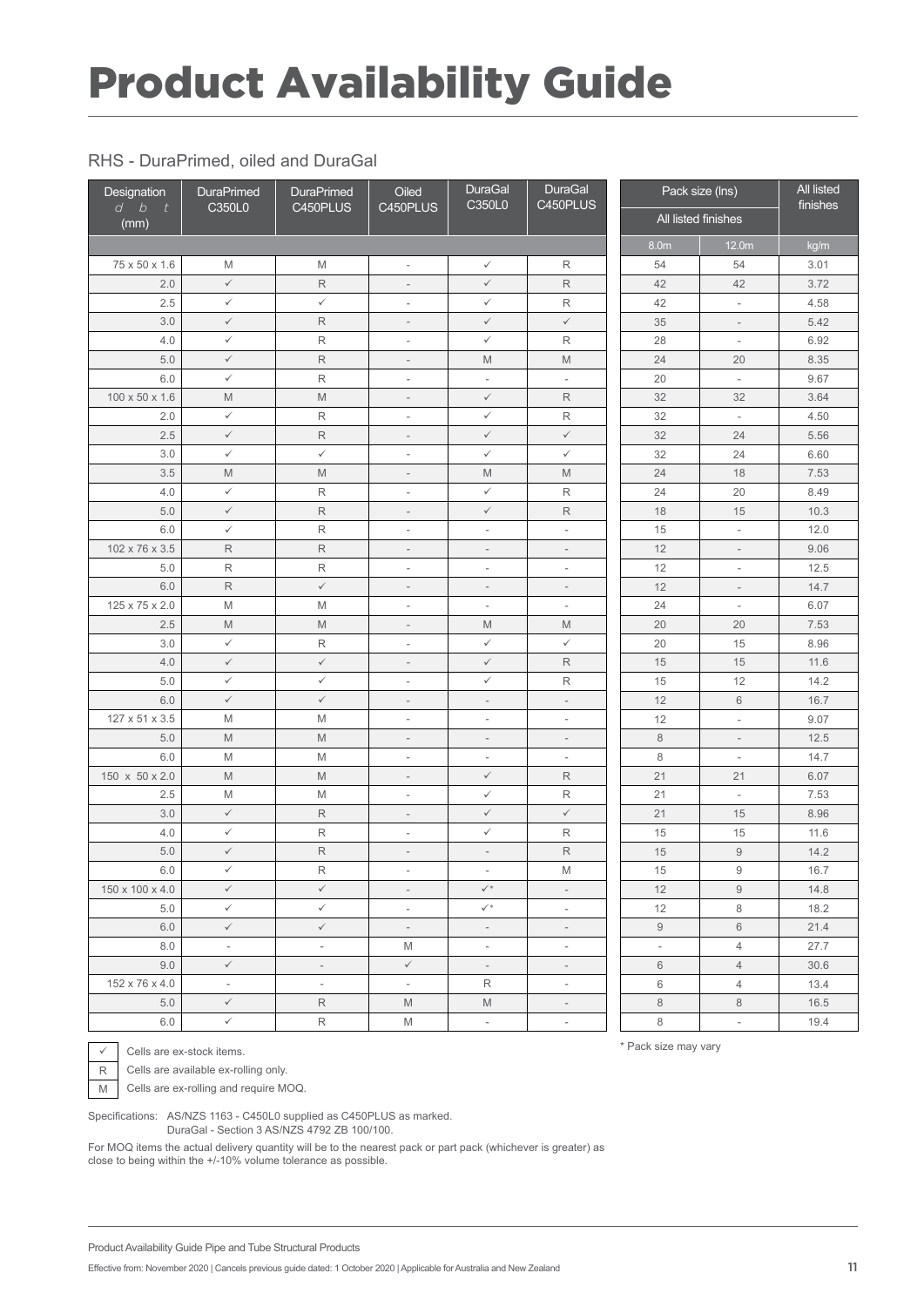#### RHS - DuraPrimed and oiled

| Designation<br>b<br>d<br>$\boldsymbol{t}$<br>(mm) | <b>DuraPrimed</b><br>C350L0 | <b>DuraPrimed</b><br>C450PLUS | DuraGal<br>C350L0        | Oiled<br>C450PLUS            |
|---------------------------------------------------|-----------------------------|-------------------------------|--------------------------|------------------------------|
|                                                   |                             |                               |                          |                              |
| 200 x 100 x 3.0                                   | $\overline{\phantom{a}}$    | $\qquad \qquad -$             | $\checkmark^*$           | $\qquad \qquad \blacksquare$ |
| 4.0                                               | $\checkmark$                | $\checkmark$                  | $\checkmark$             | $\overline{\phantom{m}}$     |
| 5.0                                               | $\checkmark$                | R                             | $\checkmark^*$           | $\overline{a}$               |
| 6.0                                               | $\checkmark$                | $\checkmark$                  | $\overline{\phantom{a}}$ | $\overline{\phantom{a}}$     |
| 8.0                                               | $\overline{\phantom{a}}$    | $\frac{1}{2}$                 | $\frac{1}{2}$            | M                            |
| 9.0                                               | $\checkmark$                | $\overline{a}$                | $\overline{\phantom{m}}$ | $\checkmark$                 |
| 250 x 150 x 5.0                                   | $\overline{\phantom{m}}$    | $\overline{a}$                | $\overline{a}$           | $\checkmark$                 |
| 6.0                                               | $\overline{\phantom{a}}$    | $\overline{a}$                | $\frac{1}{2}$            | $\checkmark$                 |
| 8.0                                               | $\frac{1}{2}$               | $\frac{1}{2}$                 | $\frac{1}{2}$            | M                            |
| 9.0                                               | $\overline{\phantom{m}}$    | $\overline{\phantom{0}}$      | $\overline{\phantom{a}}$ | $\checkmark$                 |
| 10.0                                              | $\overline{\phantom{a}}$    | $\overline{\phantom{0}}$      | $\overline{a}$           | M                            |
| 12.5                                              | $\overline{\phantom{m}}$    | $\overline{\phantom{m}}$      | $\overline{\phantom{m}}$ | $\checkmark$                 |
| 16.0                                              | $\overline{\phantom{a}}$    | $\frac{1}{2}$                 | $\frac{1}{2}$            | M                            |
| 300 x 200 x 6.0                                   | $\qquad \qquad -$           | $\overline{\phantom{m}}$      | $\overline{\phantom{m}}$ | $\checkmark$                 |
| 8.0                                               | $\overline{\phantom{a}}$    | $\frac{1}{2}$                 | $\frac{1}{2}$            | $\checkmark$                 |
| 9.0                                               | $\frac{1}{2}$               | $\overline{\phantom{m}}$      | $\overline{\phantom{m}}$ | M                            |
| 10.0                                              | $\overline{\phantom{a}}$    | $\overline{a}$                | $\frac{1}{2}$            | $\checkmark$                 |
| 12.5                                              | $\overline{\phantom{a}}$    | $\overline{\phantom{a}}$      | $\qquad \qquad -$        | $\checkmark$                 |
| 16.0                                              | $\frac{1}{2}$               | $\frac{1}{2}$                 | $\frac{1}{2}$            | M                            |
| 350 x 250 x 8.0                                   | $\overline{\phantom{a}}$    | $\overline{\phantom{m}}$      | $\overline{\phantom{a}}$ | $\checkmark$                 |
| 10.0                                              | $\frac{1}{2}$               | $\frac{1}{2}$                 | $\frac{1}{2}$            | M                            |
| 12.5                                              | $\overline{\phantom{a}}$    | $\overline{\phantom{m}}$      | $\overline{\phantom{m}}$ | M                            |
| 16.0                                              | $\overline{a}$              | $\overline{\phantom{0}}$      | $\overline{a}$           | M                            |
| 400 x 200 x 8.0                                   | $\overline{\phantom{0}}$    | $\overline{\phantom{0}}$      | $\overline{\phantom{0}}$ | M                            |
| 10.0                                              | $\overline{\phantom{a}}$    | $\frac{1}{2}$                 | $\frac{1}{2}$            | $\checkmark$                 |
| 12.5                                              | $\overline{\phantom{a}}$    | $\qquad \qquad -$             | $\qquad \qquad -$        | $\checkmark$                 |
| 16.0                                              | $\overline{\phantom{a}}$    | $\overline{a}$                | $\frac{1}{2}$            | M                            |
| 400 x 300 x 8.0                                   | $\overline{\phantom{0}}$    | $\overline{\phantom{m}}$      | $\overline{\phantom{m}}$ | M                            |
| 10.0                                              | $\overline{\phantom{a}}$    | $\frac{1}{2}$                 | $\frac{1}{2}$            | M                            |
| 12.5                                              | $\overline{\phantom{m}}$    | $\overline{a}$                | $\qquad \qquad -$        | M                            |
| 16.0                                              | $\overline{\phantom{a}}$    | $\frac{1}{2}$                 | ÷,                       | M                            |

|                  | Pack size (lns)     | All listed<br>finishes |
|------------------|---------------------|------------------------|
|                  | All listed finishes |                        |
| 8.0 <sub>m</sub> | 12.0 <sub>m</sub>   | kg/m                   |
| 4                | 4                   | 13.7                   |
| 8                | 6                   | 17.9                   |
| 8                | 6                   | 22.1                   |
| 8                | $\overline{4}$      | 26.2                   |
| 6                | $\overline{4}$      | 33.9                   |
| 6                | $\overline{4}$      | 37.7                   |
| 6                | 4                   | 29.9                   |
| 6                | $\overline{4}$      | 35.6                   |
| $\overline{4}$   | $\overline{2}$      | 46.5                   |
| $\overline{4}$   | $\overline{c}$      | 51.8                   |
| -                | $\overline{c}$      | 57.0                   |
| -                | $\overline{1}$      | 69.4                   |
|                  | 1                   | 85.5                   |
| $\overline{2}$   | $\overline{1}$      | 45.0                   |
| $\overline{2}$   | 1                   | 59.1                   |
| -                | $\overline{c}$      | 65.9                   |
| 1                | $\overline{1}$      | 72.7                   |
| -                | $\overline{1}$      | 89.0                   |
| -                | 1                   | 111                    |
|                  | $\overline{1}$      | 71.6                   |
| -                | 1                   | 88.4                   |
| -                | 1                   | 109                    |
| i,               | 1                   | 136                    |
|                  | $\overline{1}$      | 71.6                   |
|                  | $\overline{1}$      | 88.4                   |
|                  | $\overline{1}$      | 109                    |
| -                | 1                   | 136                    |
| -                | $\overline{1}$      | 84.2                   |
|                  | 1                   | 104                    |
|                  | $\overline{1}$      | 128                    |
|                  | $\overline{1}$      | 161                    |

**The Committee of the Committee** 

\* Pack size may vary

 $\checkmark$  Cells are ex-stock items.

R Cells are available ex-rolling only.

M Cells are ex-rolling and require MOQ.

Specifications: AS/NZS 1163 - C350L0

AS/NZS 1163 - C450L0 supplied as C450PLUS as marked. DuraGal - Section 3 AS/NZS 4792 ZB 100/100.

For MOQ items the actual delivery quantity will be to the nearest pack or part pack (whichever is greater) as close to being within the +/-10% volume tolerance as possible.

Product Availability Guide Pipe and Tube Structural Products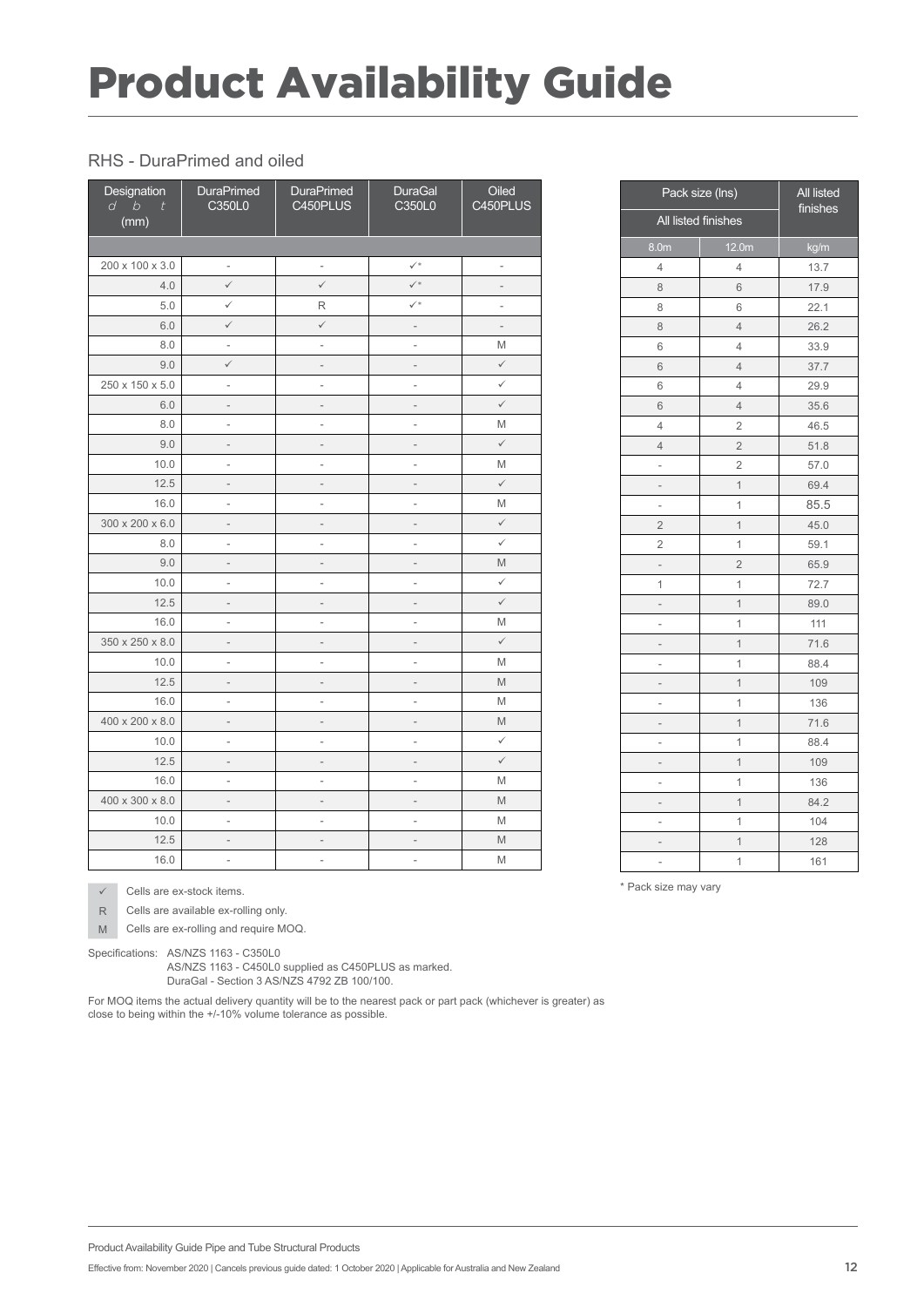#### Building Products - DuraGal ZB135/135

| Designation<br>$\overline{b}$<br>d<br>(mm) | <b>DuraGal</b><br>ZB135/135<br>C450PLUS |
|--------------------------------------------|-----------------------------------------|
| 8.0 Metres                                 |                                         |
| $90 \times 90 \times 2.0$                  | ✓                                       |
| $100 \times 50 \times 1.6$                 | ✓                                       |
| 2.0                                        | ✓                                       |
| 150 x 50 x 2.0                             | ✓                                       |
| 3.0                                        | R                                       |

Pack size | DuraGal ZB135/135 8.0 Metres Lns kg/m 2.0  $\sqrt{ }$  4.50

Pack size DuraGalClear

Specifications: AS/NZS 1163 - C450L0 supplied as C450PLUS. DuraGal - Section 3 AS/NZS 4792 ZB 135/135

For MOQ items the actual delivery quantity will be to the nearest pack or part pack (whichever is greater) as close to being within the +/-10% volume tolerance as possible.

#### **DuraGalClear**

| Designation<br>$d$ b<br>$\overline{t}$ | <b>DuraGalClear</b><br>C450PLUS |  |
|----------------------------------------|---------------------------------|--|
| (mm)                                   |                                 |  |
| 8.0 Metres                             |                                 |  |
| 75 x 50 x 1.6                          | M                               |  |
| $100 \times 50 \times 1.6$             | M                               |  |
| 2.0                                    | M                               |  |
| 150 x 50 x 2.0                         | $\mathsf R$                     |  |
| 3.0                                    | M                               |  |
| 65 x 65 x 2.0                          | M                               |  |
| 2.5                                    | M                               |  |
| 4.0                                    | M                               |  |
| 75 x 75 x 2.0                          | M                               |  |
| 2.5                                    | M                               |  |
| 4.0                                    | M                               |  |
| 89 x 89 x 2.0                          | $\mathsf{R}$                    |  |
| 3.5                                    | M                               |  |
| $90 \times 90 \times 2.0$              | $\mathsf{R}$                    |  |
| 2.5                                    | M                               |  |
| 100 x 100 x 3.0                        | M                               |  |
| 5.0                                    | M                               |  |

Specifications: AS/NZS 1163 - C450L0 supplied as C450PLUS.

DuraGalClear products are Hot-dip gal to Section 3 AS/NZS 4792 ZB 100/100 with a minimum average zinc coating of 100g/m $^{\rm 2}$  on both internal and external surfaces.

DuraGalClear products are suitable for powder coating in accordance with AS 4506.

For MOQ items the actual delivery quantity will be to the nearest pack or part pack (whichever is greater) as close to being within the +/-10% volume tolerance as possible.



R Cells are available ex-rolling only.

M Cells are ex-rolling and require MOQ.

| 100 x 50 x 1.6 | M           |
|----------------|-------------|
| 2.0            | M           |
| 150 x 50 x 2.0 | $\mathsf R$ |
| 3.0            | M           |
|                |             |
| 65 x 65 x 2.0  | M           |
| 2.5            | M           |
| 4.0            | M           |
| 75 x 75 x 2.0  | M           |
| 2.5            | M           |
| 4.0            | M           |
| 89 x 89 x 2.0  | $\mathsf R$ |
|                |             |

| M              |
|----------------|
|                |
| M              |
| M              |
| N <sub>A</sub> |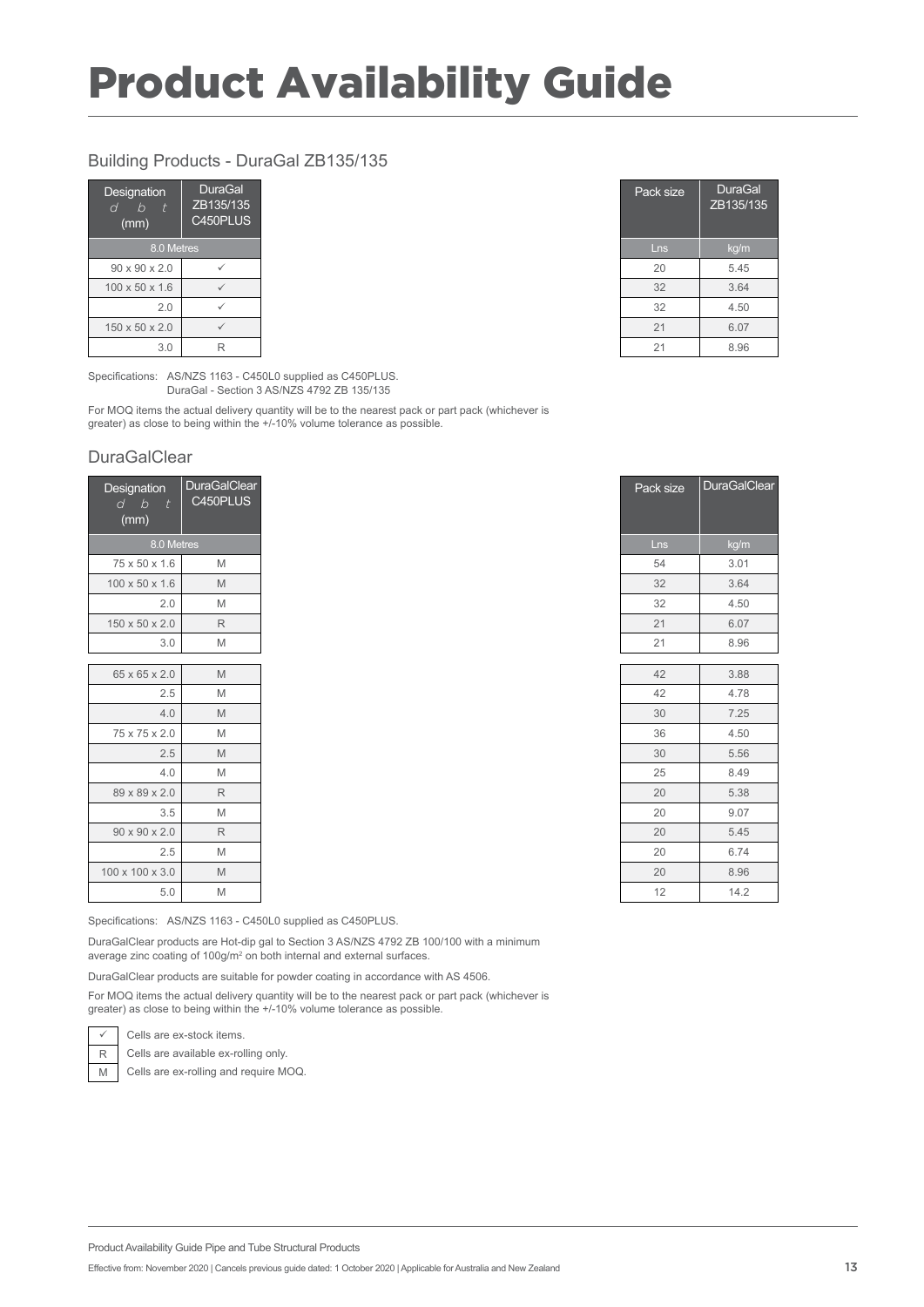#### Silo - DuraPrimed and DuraGal

| <b>Designation</b><br>h<br>(mm) | DuraGal<br>C450PLUS |  |
|---------------------------------|---------------------|--|
|                                 |                     |  |
| 75 x 64 x 2.5                   | NЛ                  |  |
| 3.0                             |                     |  |

| <b>DuraGal</b><br>C450PLUS |
|----------------------------|
|                            |
|                            |
|                            |

 $\checkmark$  Cells are ex-stock items.

R Cells are available ex-rolling only.

M Cells are ex-rolling and require MOQ.

Specifications: AS/NZS 1163 - C450L0 supplied as C450PLUS as marked.

For non standard length, please calculate using the MOQ tonnes.

For MOQ items the actual delivery quantity will be to the nearest pack or part pack (whichever is greater) as close to being within the +/-10% volume tolerance as possible.

#### Rail - DuraPrimed and DuraGal

| <b>DuraPrimed</b><br>Designation<br>C <sub>350</sub><br>d b<br>$\blacksquare$<br>(mm) |                          | <b>DuraGal</b><br>C <sub>350</sub> | Pack size                |                          |
|---------------------------------------------------------------------------------------|--------------------------|------------------------------------|--------------------------|--------------------------|
|                                                                                       |                          |                                    | 6.1m                     | 8.0 <sub>m</sub>         |
|                                                                                       | $\overline{\phantom{a}}$ | $\checkmark$                       | $\overline{\phantom{a}}$ | 48                       |
|                                                                                       | $\qquad \qquad =$        | M                                  | 20                       | 20                       |
| $\overline{\phantom{a}}$                                                              |                          | $\checkmark$                       | $\sim$                   | 30                       |
|                                                                                       | $\qquad \qquad$          | $\checkmark$                       | $\overline{\phantom{a}}$ | 20                       |
|                                                                                       | $\overline{\phantom{a}}$ | $\checkmark$                       | $\overline{\phantom{a}}$ | 20                       |
| $\qquad \qquad$                                                                       |                          | R                                  | 21                       | 21                       |
|                                                                                       | M                        | $\checkmark$                       | 21                       | $\overline{\phantom{a}}$ |
|                                                                                       | M                        | $\checkmark$                       | 21                       | $\overline{\phantom{a}}$ |
|                                                                                       | $\overline{\phantom{a}}$ | M                                  | 18                       | 18                       |



 $\sqrt{\phantom{a}}$  Cells are ex-stock items.

 $R$  Cells are available ex-rolling only.

M | Cells are ex-rolling and require MOQ.

Specifications: AS 1450 - C350

DuraGal - Section 3 AS/NZS 4792 ZB 100/100

For non standard length, please calculate using the MOQ tonnes.

| <b>Designation</b><br>$\mathfrak b$<br>d<br>(mm) | <b>DuraPrimed</b><br>C <sub>350</sub> | <b>DuraGal</b><br>C <sub>350</sub> |
|--------------------------------------------------|---------------------------------------|------------------------------------|
|                                                  |                                       |                                    |
| 53 x 35 x 1.6                                    | $\overline{\phantom{0}}$              | $\checkmark$                       |
| 60 x 48x 2.0                                     | $\overline{\phantom{a}}$              | M                                  |
| 66 x 44 x 1.6                                    | $\overline{\phantom{a}}$              | $\checkmark$                       |
| 75 x 40 x 1.6                                    | $\qquad \qquad -$                     | $\checkmark$                       |
| 75 x 40 x 2.0                                    | $\overline{\phantom{a}}$              | $\checkmark$                       |
| 97 x 40 x 2.0                                    |                                       | $\mathsf{R}$                       |
| 115 x 42 x 2.0                                   | M                                     | $\checkmark$                       |
| $115 \times 42 \times 2.5$                       | M                                     | $\checkmark$                       |
| 120 x 48 x 2.0                                   | $\overline{\phantom{a}}$              | M                                  |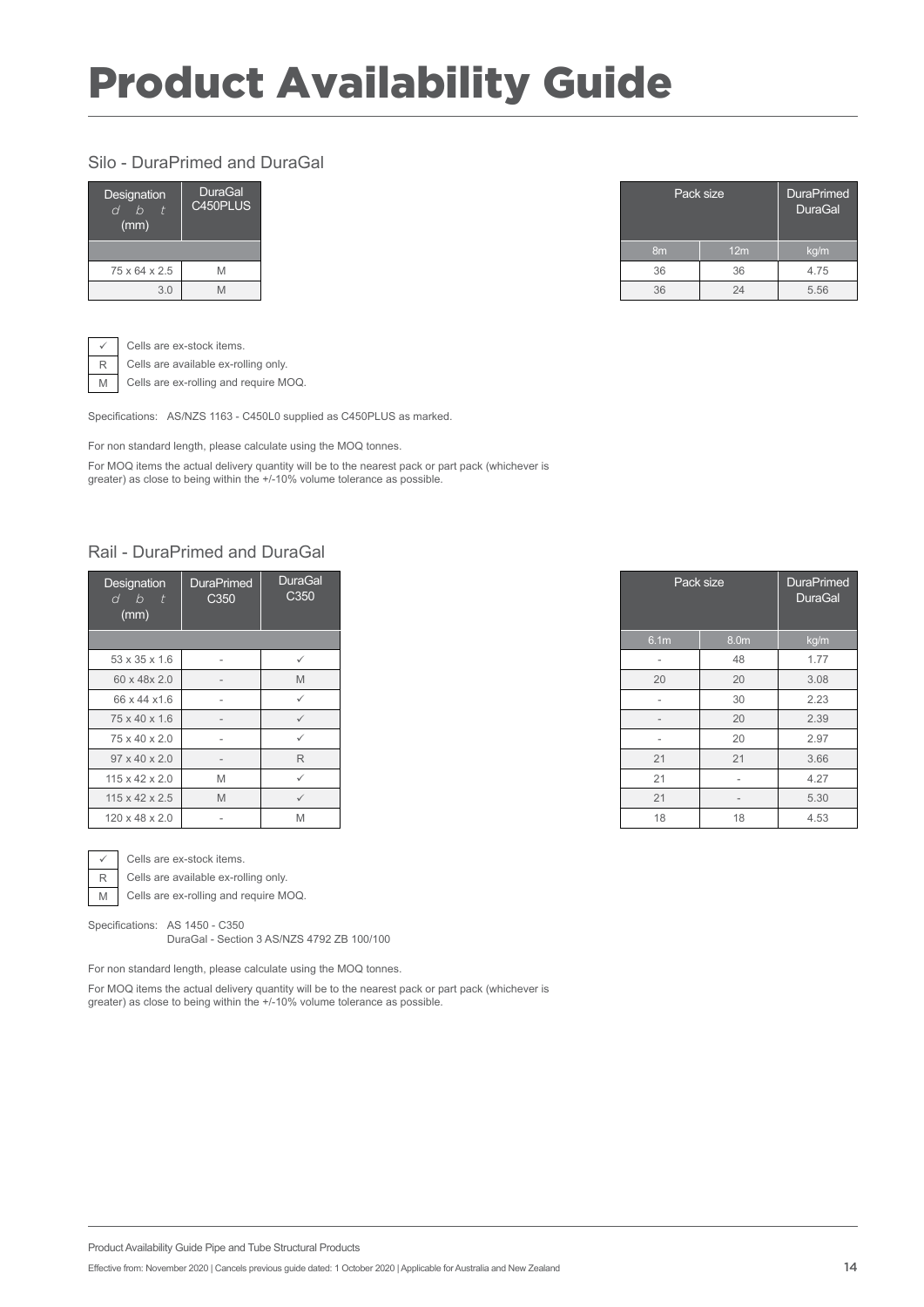### Notations and Abbreviations

| <b>Standard Surface Finishes</b> | <b>Description</b>                                                                                                                                                                                        |
|----------------------------------|-----------------------------------------------------------------------------------------------------------------------------------------------------------------------------------------------------------|
| <b>DuraPrimed</b>                | DuraPrimed products are primer painted for protection during storage and handling.                                                                                                                        |
| <b>DuraGal</b>                   | DuraGal products are hot-dip gal to Section 3 AS/NZS 4792 ZB 100/100 with a minimum average zinc coating of<br>$100q/m2$ on both the internal and external surfaces.                                      |
| DuraGal ZB 135/135               | DuraGal products are hot-dip gal to Section 3 AS/NZS 4792 ZB 135/135 with a minimum average zinc coating of<br>135q/m <sup>2</sup> on both the internal and external surfaces.                            |
| <b>DuraGalClear</b>              | DuraGalClear products are hot-dip gal to Section 3 AS/NZS 4792 ZB 100/100 with a minimum average zinc<br>coating of 100g/m <sup>2</sup> on both internal and external surfaces. Ideal for powder coating. |
| Hot-dip gal                      | Hot-dip gal pipe galvanized both inside and out to AS/NZS 4680.                                                                                                                                           |
| Oiled                            | Oiled products have a light protective oil coating and comes standard on selected products.                                                                                                               |
| Clear                            | Clear products are coated with a temporary rust preventative.                                                                                                                                             |

| Non-Standard Surface Finishes | <b>Description</b>                                                                                       |
|-------------------------------|----------------------------------------------------------------------------------------------------------|
| <b>NOPC</b>                   | No oil or paint coating and no end code. Available on request ex-rolling only and may be subject to MOQ. |
| LiteOil                       | Available on selected sections on request and may be subject to MOQ.                                     |

| Grades                          | <b>Description</b>                                                       |
|---------------------------------|--------------------------------------------------------------------------|
| C <sub>250</sub> L <sub>0</sub> | Cold-formed Grade C250 hollow section to AS/NZS 1163 with L0 properties  |
| C350L0                          | Cold-formed Grade C350 hollow section to AS/NZS 1163 with L0 properties  |
| C450L0                          | Cold-formed Grade C450 hollow section to AS/NZS 1163 with L0 properties  |
| C450PLUS                        | C450PLUS properties which satisfies AS/NZS 1163 Grades C350L0 and C450L0 |
| AS 1450                         | Steel tubes for mechanical purposes                                      |

| <b>Order Quantity</b>        | <b>Description</b>                                                                                                                                                                                                                 |
|------------------------------|------------------------------------------------------------------------------------------------------------------------------------------------------------------------------------------------------------------------------------|
| Minimum Order Quantity (MOQ) | Minimum order quantity is subject to change. Refer to our Sales Representative for current applicable minimum<br>order quantity.                                                                                                   |
| Non-Standard Lengths         | For non-standard lengths please refer to your Sales Representative for availability and minimum order<br>requirements. The quantity supplied in non-standard mill lengths can vary from -10 to +10% and may include part<br>packs. |

| Abbreviation   | <b>Description</b>                                       | Abbreviation | <b>Description</b>                |
|----------------|----------------------------------------------------------|--------------|-----------------------------------|
| b              | Width of section                                         | M            | <b>Medium</b>                     |
| <b>CHS</b>     | <b>Circular Hollow Section</b>                           | PE           | Plain Ends                        |
| d              | Depth of section                                         | <b>RHS</b>   | <b>Rectangular Hollow Section</b> |
| <b>DN</b>      | Nominal diameter                                         | <b>SBE</b>   | <b>Screwed Both Ends</b>          |
| d <sub>o</sub> | Outside diameter of a Circular Hollow Section (CHS)      | <b>SHS</b>   | <b>Square Hollow Section</b>      |
| H              | Heavy                                                    | <b>SOE</b>   | Screwed One End                   |
|                | Light                                                    | t            | Thickness of section              |
| $L$ ns         | Lengths per pack                                         | <b>XH</b>    | Extra Heavy                       |
| L <sub>0</sub> | Guaranteed impact performance at zero degrees<br>celcius | XL           | Extra Light                       |

| Abbreviation | <b>Description</b>                |
|--------------|-----------------------------------|
| M            | Medium                            |
| <b>PE</b>    | Plain Ends                        |
| <b>RHS</b>   | <b>Rectangular Hollow Section</b> |
| <b>SBE</b>   | <b>Screwed Both Ends</b>          |
| <b>SHS</b>   | <b>Square Hollow Section</b>      |
| <b>SOE</b>   | Screwed One End                   |
| t            | Thickness of section              |
| <b>XH</b>    | <b>Extra Heavy</b>                |
| <b>XL</b>    | Extra Light                       |